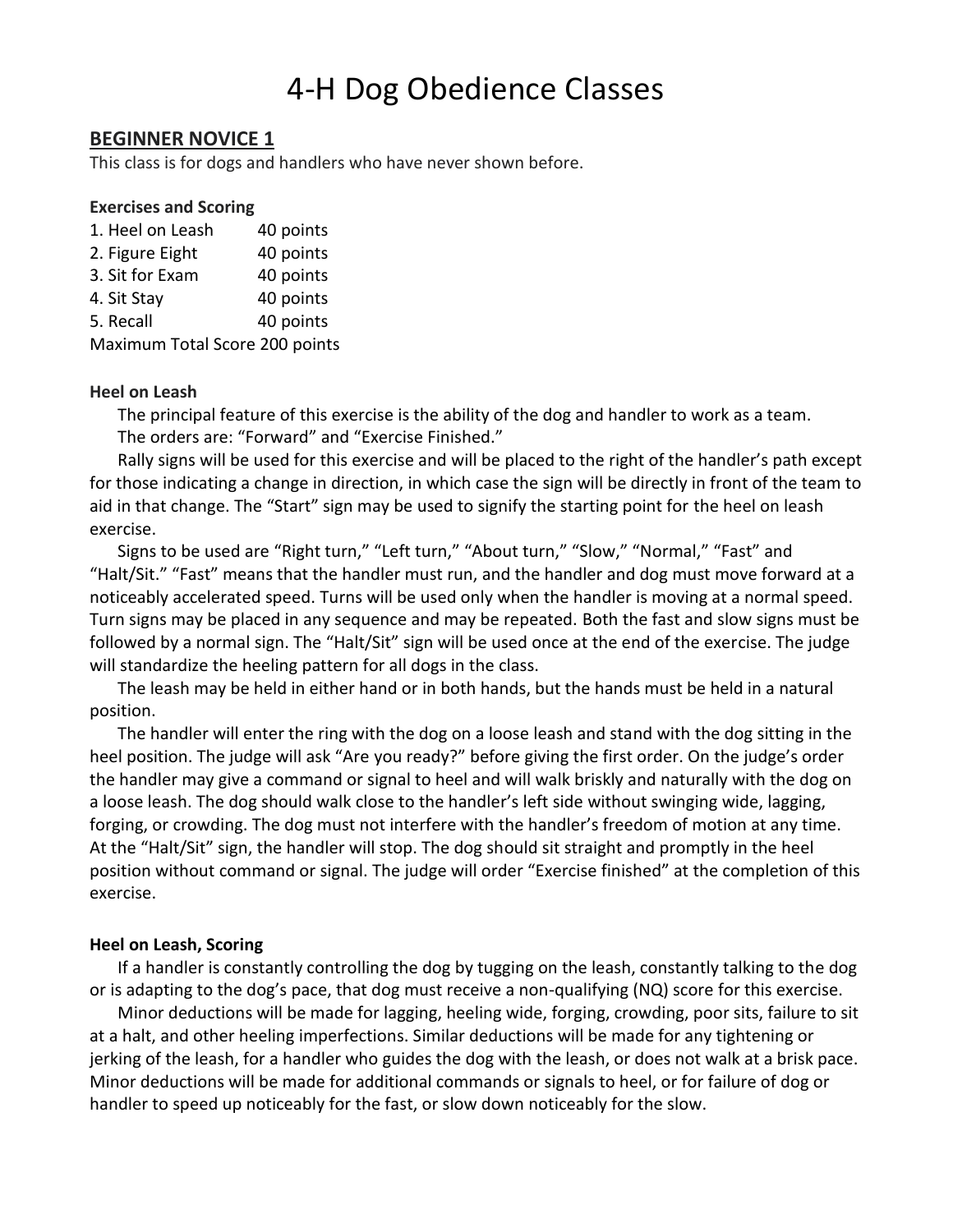A one-time single phrase of praise or encouragement by the handler to the dog will be allowed without penalty. (Good, yes, nice, super, great, and atta boy/girl, are some examples of praise that would be allowed.)

## **Figure Eight**

The principal feature of this exercise is the ability of the dog and handler to work as a team. The orders are: "Forward," "Halt," and "Exercise Finished."

For the Figure Eight, the handler will stand with the dog sitting in heel position facing the judge, midway between the two stewards, who will be standing 8 feet apart. The Figure Eight will be performed on leash; the handler may go around either steward first. The judge will ask "Are you ready?" before giving the first order. On the judge's order, the handler and dog will walk briskly around and between the two stewards twice. There will be no about turn, fast or slow, but the judge must order at least one halt during this exercise and another halt at the end. After each halt, it is permissible for the handler to give a command or signal to heel before moving forward again.

A one-time single phrase of praise or encouragement by the handler to the dog will be allowed without penalty.

#### **Figure Eight, Scoring**

Scoring is the same as the Heel on Leash exercise.

#### **Sit For Exam**

The principal feature of this exercise is that the dog sits in position before and during the examination without displaying resentment.

The orders are: "Sit your dog and leave when you are ready," "Back to your dog" and "Exercise finished."

This exercise is to be performed with the dog on a 6' leash.

The handler will stand with the dog sitting in the heel position in a place designated by the judge. The judge will ask "Are you ready?" before giving the first order. On the judge's order, the handler will command the dog to sit if they are not already sitting. The handler will then stand with the dog sitting in the heel position and may give the command and/or signal to stay, walk straight forward about 6 feet to the end of the leash, turn and face the dog.

The judge will approach the dog from the front. Using the fingers and palm of one hand, the judge will touch only the dog's head. On the order "Back to your dog," the handler will walk around behind the dog and return to the heel position. The handler may gather the leash at any time while returning to the dog. The dog must remain sitting until the judge has said, "Exercise finished."

#### **Sit For Exam, Scoring**

The scoring of this exercise will not start until the handler has given the command and/or signal to stay, except for such things as rough treatment by the handler or active resistance by the dog to sit. Either of these will be penalized substantially.

A dog must receive a non-qualifying (NQ) score if it stands, lies down, or moves away from the place where it was left either before or during the examination, or growls, snaps, or displays resentment.

Substantial deductions will be made for an extra command to the dog after the handler has given the command and/or signal to stay and left the heel position.

Minor or substantial deductions will be made for a dog that moves its feet at any time or stands or moves away after the examination has been completed. Minor or substantial deductions, even to the point of a nonqualifying (NQ) score, will be made for shyness.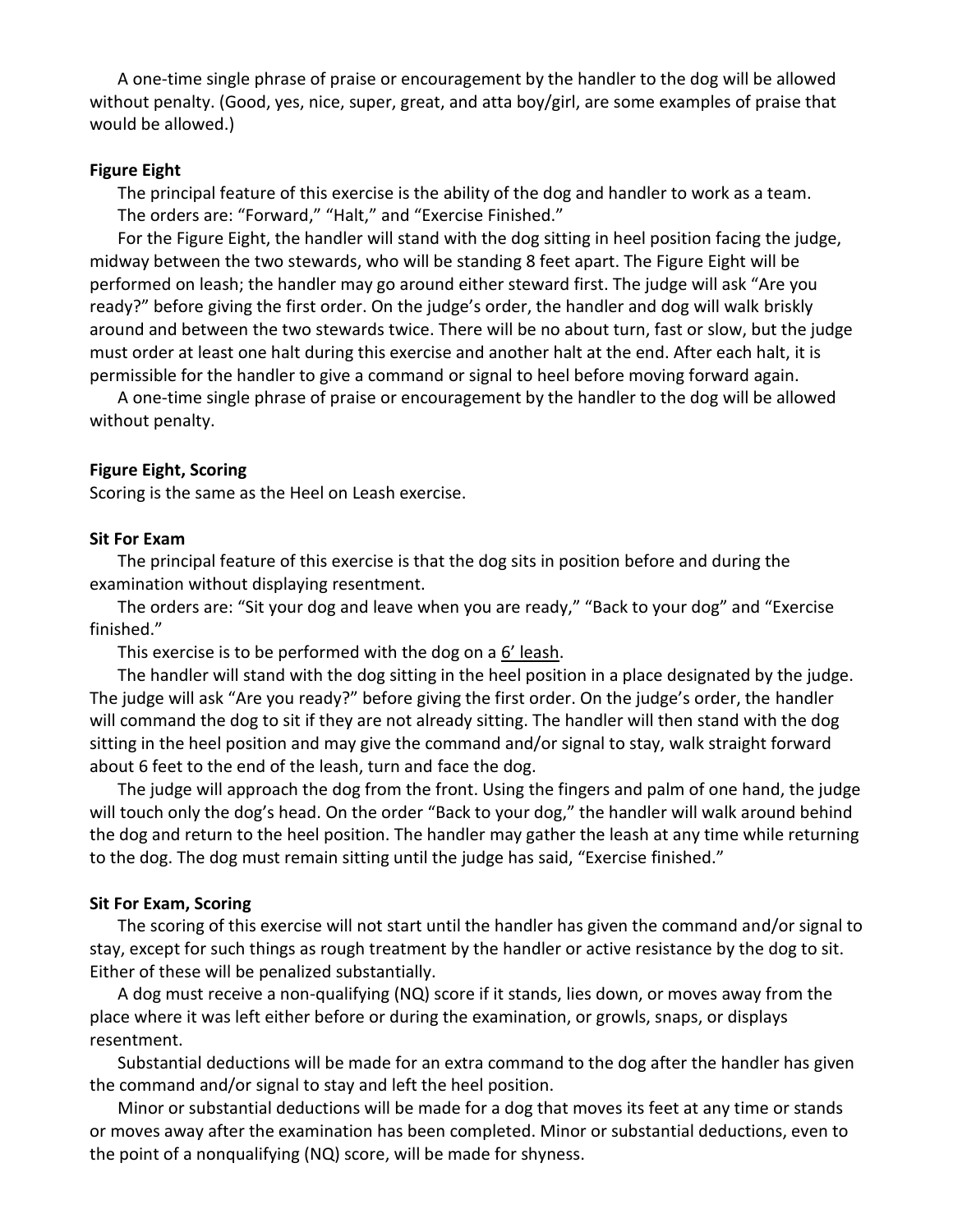Minor deductions will be made for any tightening of the leash during the exercise.

#### **Sit Stay – Handler Walk Around the Ring**

The principal feature of this exercise is that the dog remains in the sit position.

The orders are: "Sit your dog," "Leave your dog," and "Exercise finished."

The handler will stand with the dog sitting in heel position in a place designated by the judge. The leash remains attached to the dog's collar and will be dropped/placed on the ground between the dog and the handler before the exercise begins. The judge will ask, "Are you ready?" before giving the first order. On the judge's order "Sit your dog," the handler will command and/or signal the dog to sit, if they are not already sitting. On the judge's order the handler may give a command and/or signal to stay and immediately proceed to walk around the inside perimeter of the ring in a direction as indicated by the judge. Upon completing a full perimeter walk around the ring, the handler will approach the dog from the front, and proceed to walk around and in back of the dog to the heel position. Once the handler has returned to heel position, the judge will give the order "Exercise finished."

#### **Sit Stay – Handler Walk Around the Ring, Scoring**

A non-qualifying score (NQ) is required for the dog moving a substantial distance away from the place where it was left any time during the exercise, not remaining in the sit position until the handler has returned to heel position, and repeatedly barking or whining, or any additional command or signal as the handler is walking around the ring.

A substantial deduction will be made for a dog that moves even a short distance from where it was left, that barks or whines only once or twice, or that changes position after the handler has returned to the heel position and before the judge has given the order "Exercise finished."

Scoring of the exercises will not start until after the judge has ordered the handler to leave their dog, except for such things as rough treatment of a dog by its handler or resistance by a dog to its handler's attempts to make it sit. These will be penalized substantially and in extreme cases, the dog may be released.

#### **Recall**

The principal features of this exercise are that the dog stay where left until called by the handler, and that the dog responds promptly to the handler's command or signal to come.

The orders are: "Leave your dog," "Call your dog," and "Exercise finished."

The handler will stand with the dog sitting in heel position in a place designated by the judge. The leash is removed for this exercise and kept by the handler. The handler may hold the leash in either hand, put the leash in a pocket or drape it around their neck.

The judge will ask, "Are you ready?" before giving the first order. On the judge's order, the handler may give a command and/or signal to the dog to stay in the sit position. The handler will then walk forward, approximately 25 feet, to a location as directed by the judge, turn to face the dog. On the judge's order or signal, the handler will command or signal the dog to come. Thereafter, the handler's arms and hands should hang naturally at the sides until the dog has sat in front.

The dog must come directly, at a brisk trot or gallop, and sit in front near the handler. While the dog is coming directly to the handler, a onetime single phrase of praise or encouragement will be allowed without penalty. (Good, yes, nice, super, great, atta boy/girl, are some examples of praise that would be allowed.)

The dog must come close enough to its handler so that the handler could touch its head without excessive bending, stretching, or moving either foot. (No finish will be required of the dog by the handler.)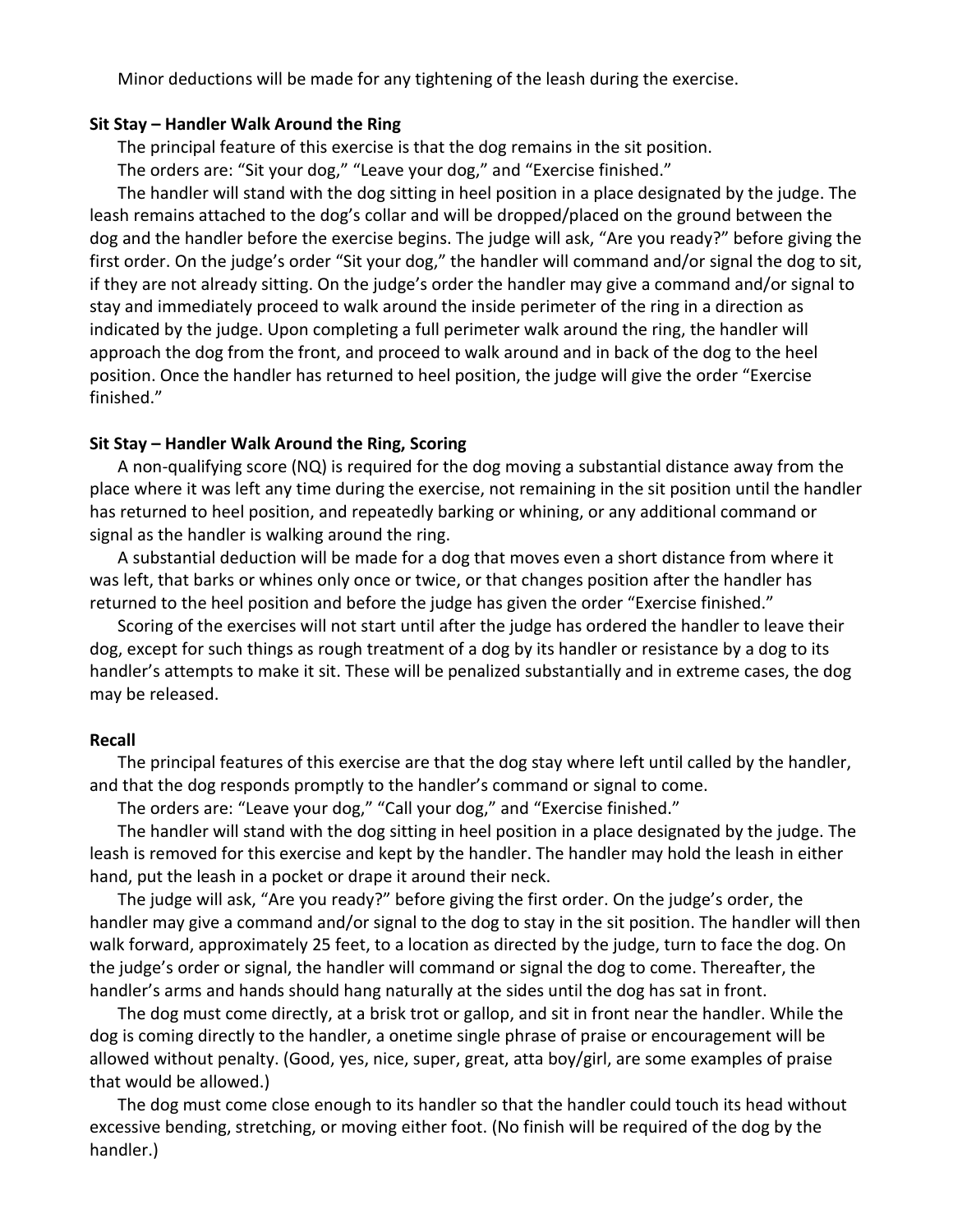After the judge orders "Exercised finished," the handler will reattach the leash to the dog's collar.

# **BEGINNER NOVICE 2**

This class is for dog and handler teams in their second year of showing, first-time dogs with experienced handlers or first-time handlers with experienced dogs, or teams who have not yet earned a qualifying score in Beginner Novice.

Exercises and scoring same as Beginner Novice 1.

# **PRE-NOVICE**

This class is for dog and handler teams who have earned a qualifying score in Beginner Novice.

| 1. Heel on Leash and Figure Eight | 40 points |
|-----------------------------------|-----------|
| 2. Stand for Examination          | 40 points |
| 3. Heel Free                      | 40 points |
| 4. Recall                         | 40 points |
| 5. Stay - Sit or Down             | 40 points |
| Maximum Total Score 200 points    |           |

## **Heel on Leash and Figure Eight**

The principal feature of this exercise is the ability of the dog and handler to work as a team.

The orders are: "Forward", "Halt", Right turn", Left turn", About turn", "Fast", "Normal", "Slow", "Exercise Finished."

Orders will be called out verbally by the judge and the heeling pattern will be the same for all dogs in the class.

The leash may be held in either hand or in both hands, but the hands must be held in a natural position.

The handler will enter the ring with the dog on a loose leash and stand with the dog sitting in the heel position. The judge will ask "Are you ready?" before giving the first order. On the judge's order the handler may give a command or signal to heel and will walk briskly and naturally with the dog on a loose leash. The dog should walk close to the handler's left side without swinging wide, lagging, forging, or crowding. The dog must not interfere with the handler's freedom of motion at any time. At the final order to "Halt", the handler will stop. The dog should sit straight and promptly in the heel position without command or signal. The judge will order "Exercise finished" at the completion of this exercise. The judge will then proceed to the designated place in the ring for the figure eight.

For the Figure Eight, the handler will stand with the dog sitting in heel position facing the judge, midway between the two stewards, who will be standing 8 feet apart. The Figure Eight will be performed on leash; the handler may go around either steward first. The judge will ask "Are you ready?" before giving the first order. On the judge's order, the handler and dog will walk briskly around and between the two stewards twice. There will be no about turn, fast or slow, but the judge must order at least one halt during this exercise and another halt at the end. After each halt, it is permissible for the handler to give a command or signal to heel before moving forward again.

## **Heel on Leash and Figure Eight, Scoring**

If a handler is constantly controlling the dog by tugging on the leash, constantly talking to the dog or is adapting to the dog's pace, that dog must receive a non-qualifying (NQ) score for this exercise.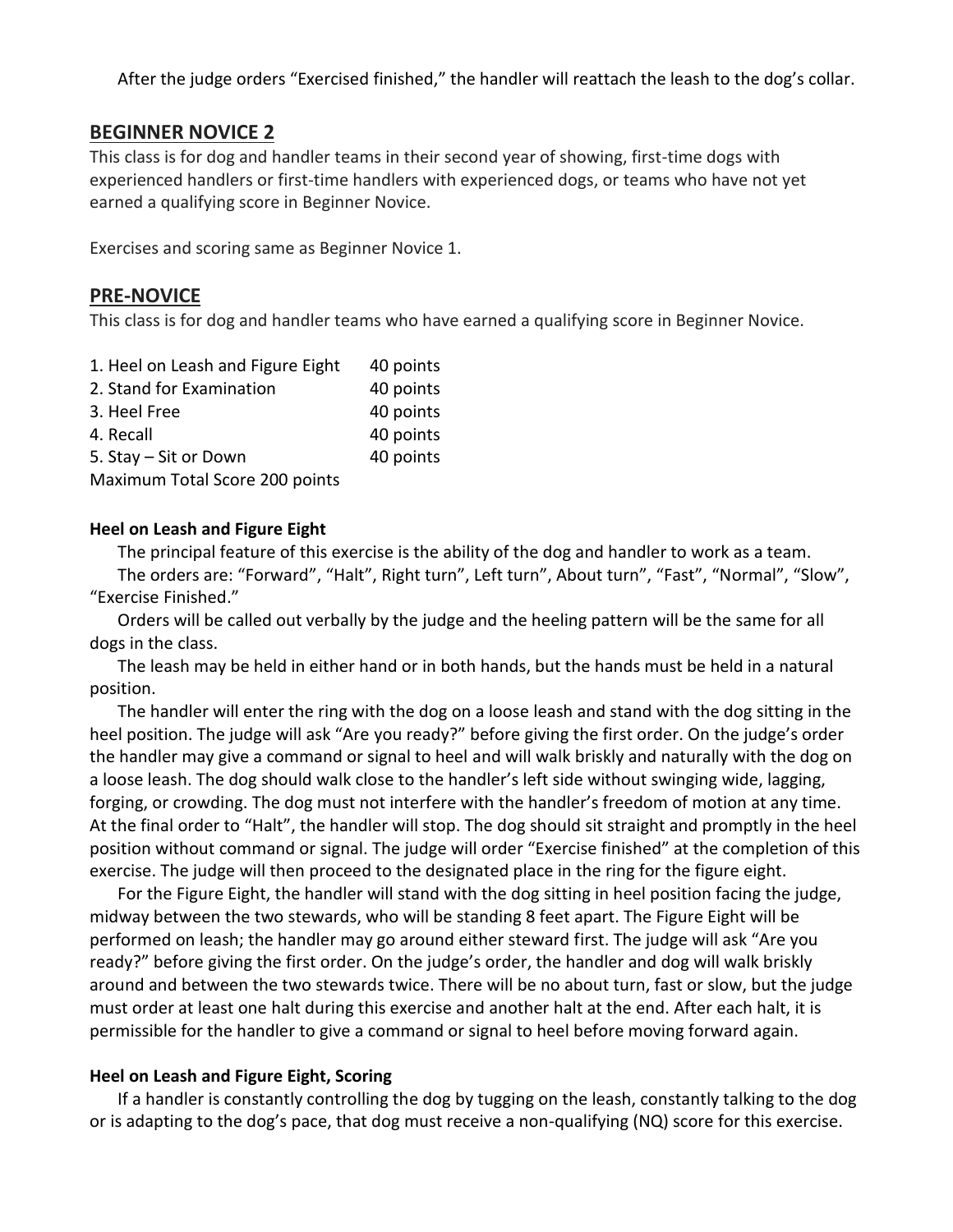Minor deductions will be made for lagging, heeling wide, forging, crowding, poor sits, failure to sit at a halt, and other heeling imperfections. Similar deductions will be made for any tightening or jerking of the leash, for a handler who guides the dog with the leash, or does not walk at a brisk pace. Minor deductions will be made for additional commands or signals to heel, or for failure of dog or handler to speed up noticeably for the fast, or slow down noticeably for the slow.

#### **Stay – Sit or Down – Handler Walk Around the Ring**

The principal feature of this exercise is that the dog remains in the sit or down position as directed by the judge.

All dogs entered in the class will perform the same stay exercise.

The dog and handler should be positioned approximately equidistant to each side of the ring as to be perpendicular to and facing one of the sides. Orders for this exercise are: "Sit/Down your dog," "Leave your dog," and "Exercise finished." The handler will stand with the dog sitting in heel position. Prior to starting the exercise, the judge will ask if the handler is ready. When the judge gives the order "Sit/Down your dog," the handler will command and/or signal the dog to sit/down. The judge will order "Leave your dog," and the handler will give a command and/or signal to stay and immediately proceed straight forward to the edge of the ring. The handler will walk around the inside perimeter of the ring in a direction as indicated by the judge, with all dogs entered in the class being judged the same way. Upon completing a full perimeter walk around the ring, the handler will approach the dog from the front and proceed to walk around and in back of the dog to the heel position. Once the handler has returned to heel position, the judge will give the order "Exercise finished."

# **NOVICE**

This class is for dog and handler teams that have earned qualifying scores in Beginner Novice.

| 1. Heel on Leash and Figure Eight   | 40 points |
|-------------------------------------|-----------|
| 2. Stand for Examination            | 30 points |
| 3. Heel Free                        | 40 points |
| 4. Recall                           | 30 points |
| 5. Sit Stay - Get Your Leash        | 30 points |
| 6. Group Exercise – Sit & Down Stay | 30 points |
| Maximum Total Score 200 points      |           |

# **Heel on Leash and Figure Eight.**

The principal feature of this exercise is the ability of the dog and handler to work as a team. The orders are: "Forward," "Halt," "Right turn," "Left turn," "About turn," "Slow," "Normal" and "Fast."

"Fast" means that the handler must run, and the handler and dog must move forward at a noticeably accelerated speed. All about turns will be right about turns. Orders for halts and turns will be given only when the handler is moving at a normal speed. The other orders may be given in any sequence, and turns and halts may be repeated. The same heeling pattern will be used for all dogs in the class.

The leash may be held in either hand or in both hands, but the hands must be held in a natural position.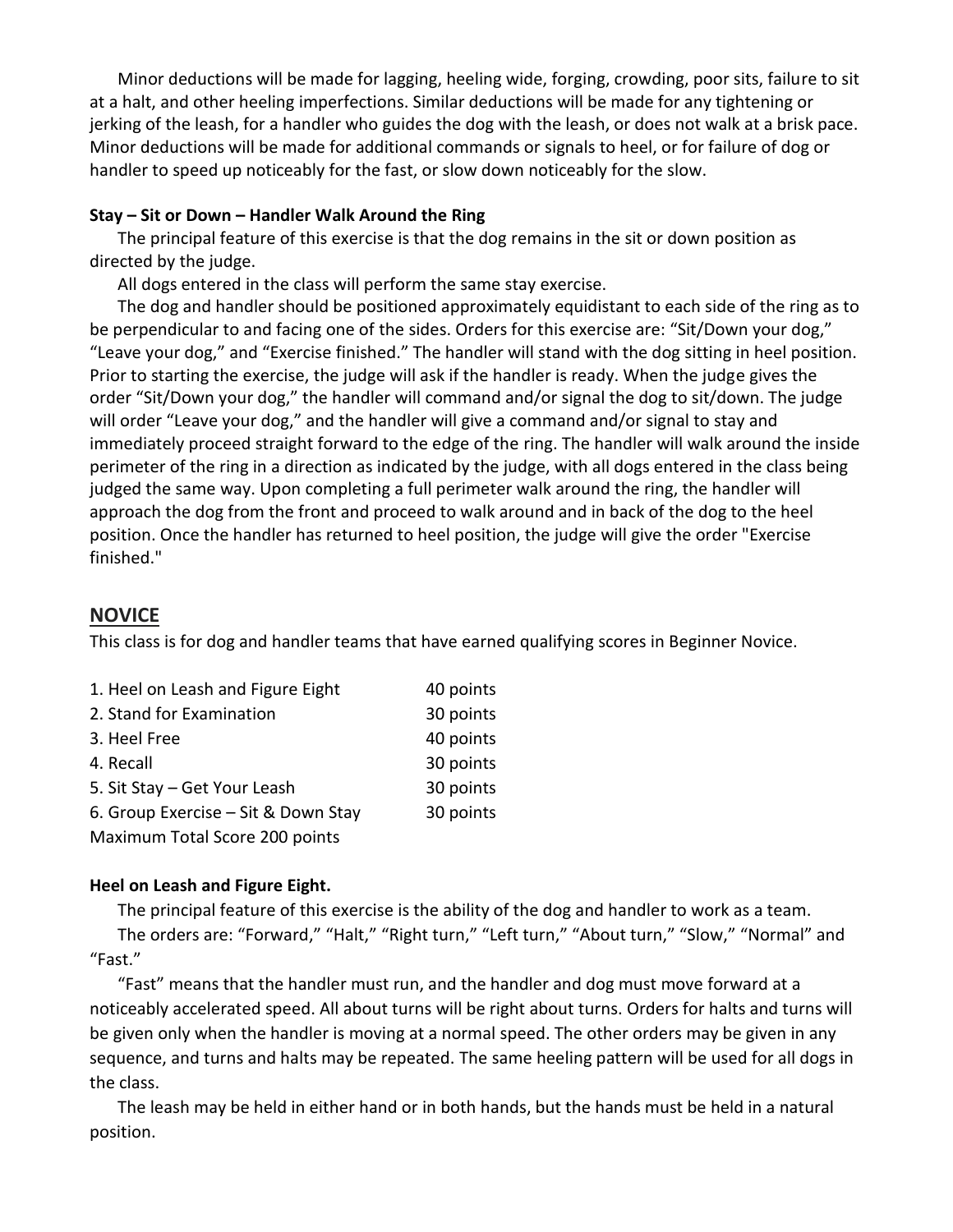The handler will enter the ring with the dog on a loose leash and stand with the dog sitting in the heel position in a place designated by the judge. The judge will ask "Are you ready?" before giving the first order. The handler may give a command or signal to heel and will walk briskly and naturally with the dog on a loose leash. The dog should walk close to the handler's left side without swinging wide, lagging, forging or crowding. The dog must not interfere with the handler's freedom of motion at any time. At each order to halt, the handler will stop. The dog shall sit straight and promptly in the heel position without command or signal and shall not move until the handler again moves forward on the judge's order. After each halt, it is permissible for the handler to give a command or signal to heel before moving forward again. The judge will say "Exercise finished" after this portion of the exercise.

For the Figure Eight, the handler will stand and the dog will sit in heel position facing the judge, midway between the two stewards, who will stand 8 feet apart. The Figure Eight in the Novice classes will be done on leash; the handler may go around either steward first. The judge will ask "Are you ready?" before giving the first order. The handler and dog will walk briskly around and between the two stewards twice. There will be no about turn, fast or slow, but the judge must order at least one halt during this exercise and another halt at the end.

#### **Heel on Leash and Figure Eight, Scoring**

If a handler is constantly controlling the dog by tugging on the leash or is adapting to the dog's pace, that dog must receive a non-qualifying (NQ) score for the exercise.

Depending on the circumstances, minor or substantial deductions, will be made for additional commands or signals to heel or for failure of dog or handler to speed up noticeably for the fast or slow down noticeably for the slow.

Minor or substantial deductions shall be made for lagging, heeling wide, forging, crowding, poor sits, failure to sit at a halt and other heeling imperfections. Deductions should also be made for a handler who guides the dog with the leash, any tightening or jerking of the leash, or does not walk at a brisk pace.

#### **Stand for Examination**

The principal feature of this exercise is that the dog stand in position before and during the examination without displaying resentment.

The orders are: "Stand your dog and leave when you are ready," "Back to your dog," and "Exercise finished."

Prior to the start of the exercises the handler will remove the leash and give it to a steward, who will place it on the judge's table or other designated place. The handler will take their dog to the place indicated by the judge. The judge will ask "Are you ready?" before giving the first order. On the judge's order, the handler will stand/pose the dog by the method of the handler's choice, taking any reasonable time if they choose to pose the dog as in the show ring. The handler will then stand with the dog in the heel position, and may give the command and/or signal to stay, walk straight forward about 6 feet, and then turn and face the dog.

The judge will approach the dog from the front. Using the fingers and palm of one hand, the judge will touch the dog's head, body and hindquarters. On the order "Back to your dog," the handler will walk around behind the dog and return to the heel position. The dog must remain standing until the judge has said "Exercise finished."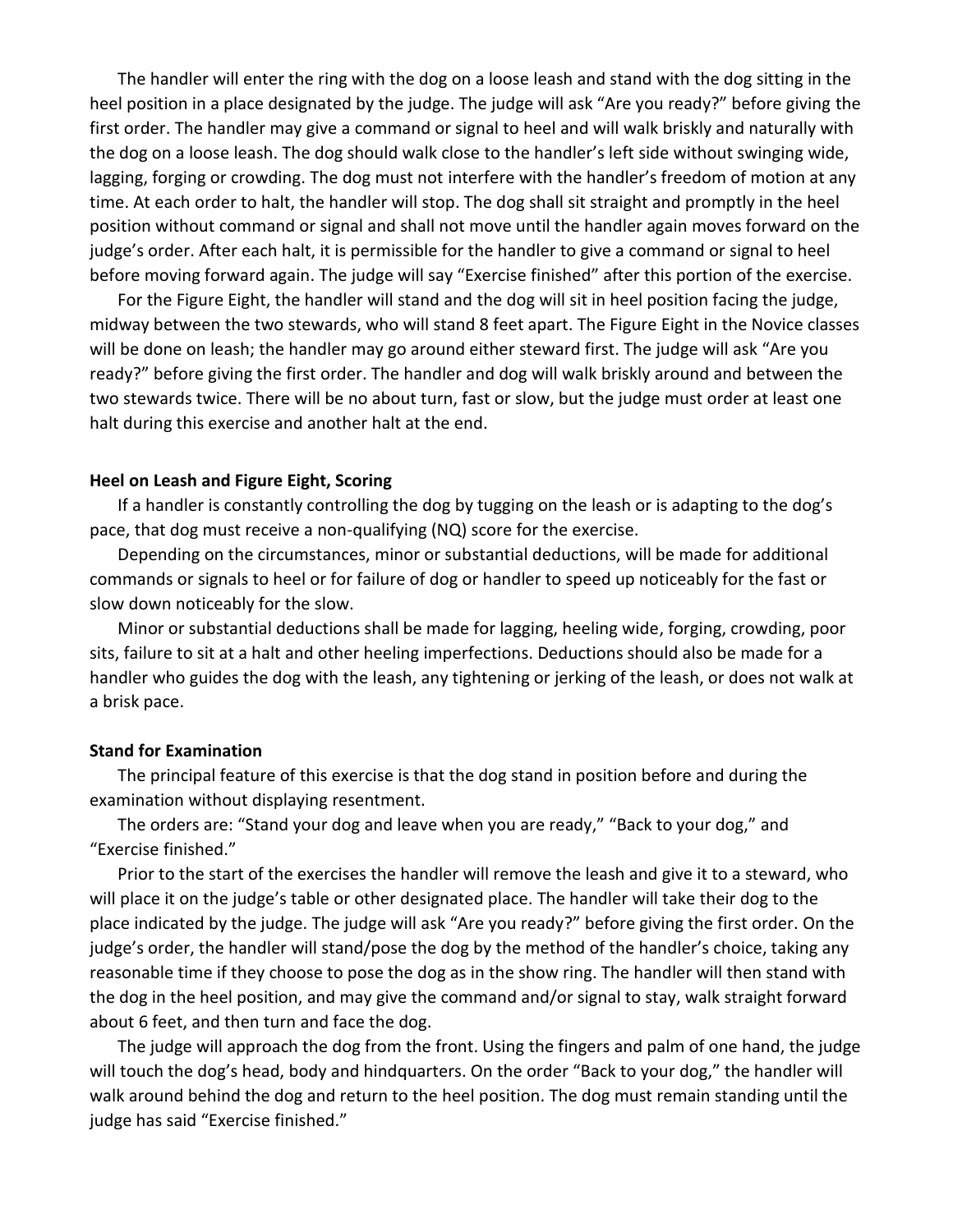## **Stand for Examination, Scoring**

The scoring of this exercise will not start until the handler has given the command and/or signal to stay, except for such things as rough treatment by the handler or active resistance by the dog to its handler's attempts to have it stand. Either of these will be penalized substantially.

A dog must receive a non-qualifying (NQ) score if it sits or lies down, moves away from the place where it was left either before or during the examination, or growls, snaps or displays resentment. Minor or substantial deductions, even to the point of a non-qualifying (NQ) score, will be made for shyness.

Minor or substantial deductions will be made for a dog that moves its feet at any time or sits or moves away after the examination has been completed.

#### **Heel Free, Performance and Scoring**

This exercise will be performed as in the Heel on Leash but without either the leash or the Figure Eight. The scoring and orders will be the same.

#### **Recall**

The principal features of this exercise are that the dog stay where left until called by the handler, and that the dog responds promptly to the handler's command or signal to come.

The orders are: "Leave your dog," "Call your dog," and "Finish."

The handler will stand with the dog sitting in the heel position in a place designated by the judge. The judge will ask "Are you ready?" before giving the first order. On the judge's order, the handler may give a command and/or signal to the dog to stay in the sit position. The handler will then walk forward to the other end of the ring, turn to face the dog, and stand with the arms and hands hanging naturally. On the judge's order or signal, the handler will either command or signal the dog to come. The dog must come directly, at a brisk trot or gallop and sit straight, centered in front of the handler. The dog must be close enough to its handler so that the handler could touch its head without excessive bending, stretching or moving either foot. On the judge's order, the handler will give a command or signal to finish. The dog must go smartly to heel position and sit. The manner in which the dog finishes will be optional, provided it is prompt and that the dog sits straight at heel.

#### **Recall, Scoring**

A dog must receive a non-qualifying (NQ) score if it is given an additional command and/or signal to stay, if it fails to come on the first command or signal, if it moves from the place it was left before being called or signaled to come, or if it does not sit close enough to its handler so that the handler could touch its head without excessive bending, stretching or moving either foot.

Substantial deductions will be made for a handler's extra command or signal to sit or finish and for a dog that fails to remain sitting and either stands or lies down, fails to come at a brisk trot or gallop, fails to sit in front, or fails to finish or sit at heel.

Minor or substantial deductions will be made for slow or poor sits, for finishes that are not prompt or smart, for touching the handler on coming in or while finishing, and for sitting between the handler's feet.

#### **Sit Stay - Get Your Leash**

The principal feature of this exercise is that the dog remains in the sit position.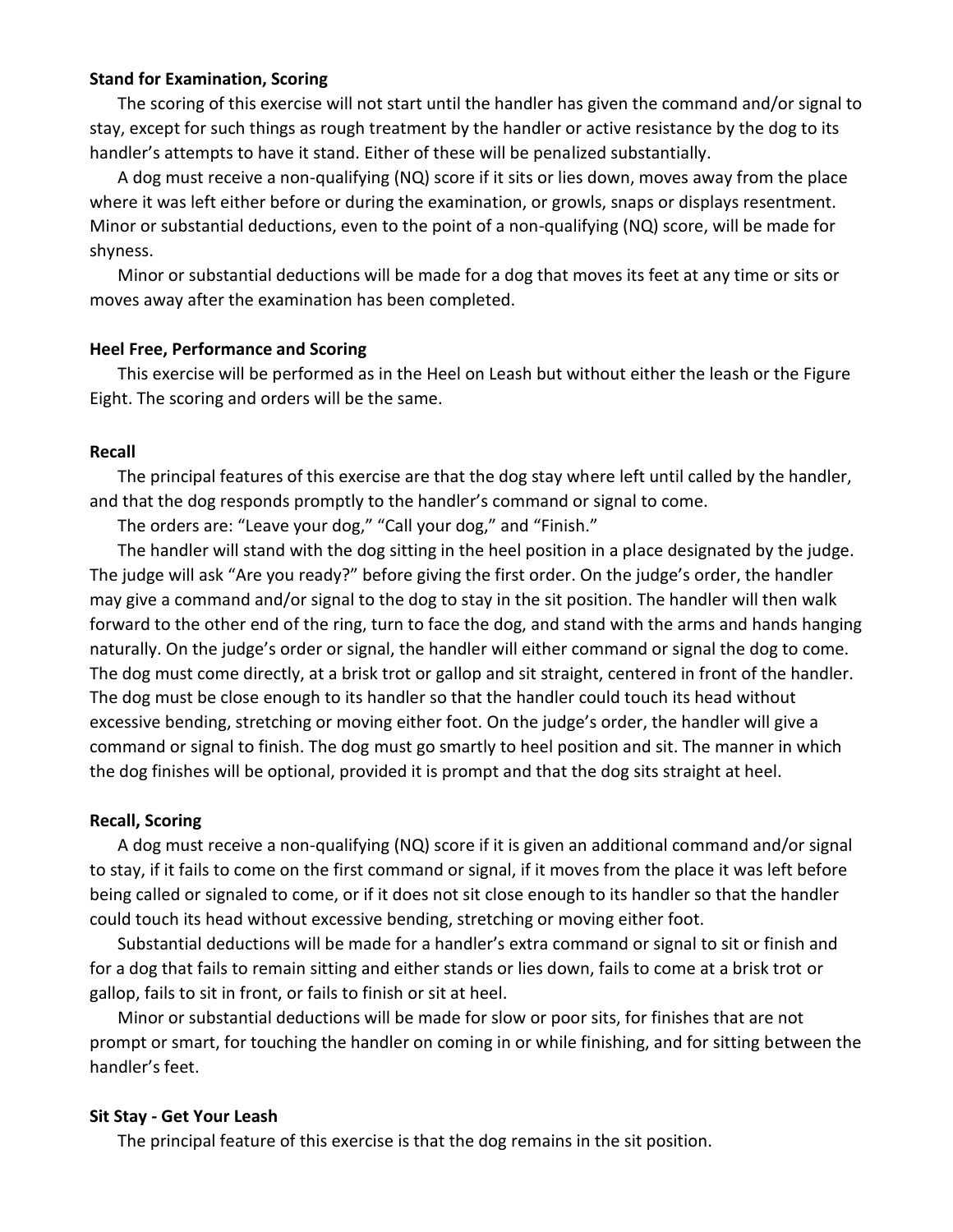The orders are: "Sit your dog," "Leave your dog to get your leash," and "Back to your dog."

The handler will stand with the dog sitting in heel position in a place designated by the judge. The judge will ask "Are you ready?" before giving the first order. On the judge's order the handler may command and/or signal the dog to sit without touching either the dog or the dog's collar. On further order to "Leave your dog to get your leash," the handler may give a command and/or signal to stay and will walk forward immediately to the place designated by the judge for the leash, pick up the leash, turn, and face the dog. The judge will give the order "Back to your dog." The handler must return directly, walking around and in back of the dog to heel position. The dog must not move from the sitting position until after the judge has said "Exercise finished." The judge will tell the handler "Clip your leash to the collar and maintain control of your dog." The handler is required to exit the ring with the dog under control and without jumping, pulling or tugging on the leash.

#### **Sit Stay – Get Your Leash, Scoring**

A non-qualifying score (NQ) is required for the following: The dog moving a substantial distance away from the place where it was left any time during the exercise, not remaining in the sit position until the handler has returned to heel position, and repeatedly barking or whining.

Scoring of the exercise for such things as rough treatment of a dog by its handler or resistance by a dog to its handler's attempts to make it sit starts with the first order, "Sit your dog." These will be penalized substantially and in extreme cases the dog may be released.

Substantial deductions will be made for a dog that moves even a short distance from where it was left, that barks or whines only once or twice, or that changes from the sit position after the handler has returned to the heel position and before the judge has said, "Exercise finished." A substantial deduction, under Miscellaneous Penalties, must be made for a dog that does not remain under control while leaving the ring.

#### **Group Exercise – Sit and Down Stay**

The principal feature of this exercise is that the dog remains in the sitting or down position, whichever is required at the time.

The orders are: "Sit your dogs," "Down your dogs," "Leave your dogs," and "Back to your dogs."

If a dog has non-qualified (NQ) in an individual exercise the judge may release the dog from performing the group exercise. A dog that does not remain sitting during the first part of this exercise may be released from participating in the second part. Dogs that have been released or excused and handlers who have left the ring during the individual exercises may not return for the group exercise.

Dogs must be spaced with a minimum of six (6) feet between each dog and a minimum of 4 feet from the ring barriers. Judges will position the dogs in the approximate center of the ring in one row or back-to-back in two rows with a minimum of 6 feet between the rows. If the back-to-back formation is used, it must be used for all groups in the class. On a 50' side of the ring the maximum # of dogs allowed in a single row would be 6 and in a back-to-back row 12 dogs.

The group exercise will be conducted after the last individual team in the class is judged. If there are more dogs competing than can be handled in one group exercise, the judge will divide the class into approximately equal sections. A judge with only a single dog competing in a class would be required to have the dog perform the group exercise alone.

This exercise must be performed with the dog on a 6-foot leash. The leash will remain clipped to the dog's collar and the handler will hold on to the leash throughout the entire exercise. The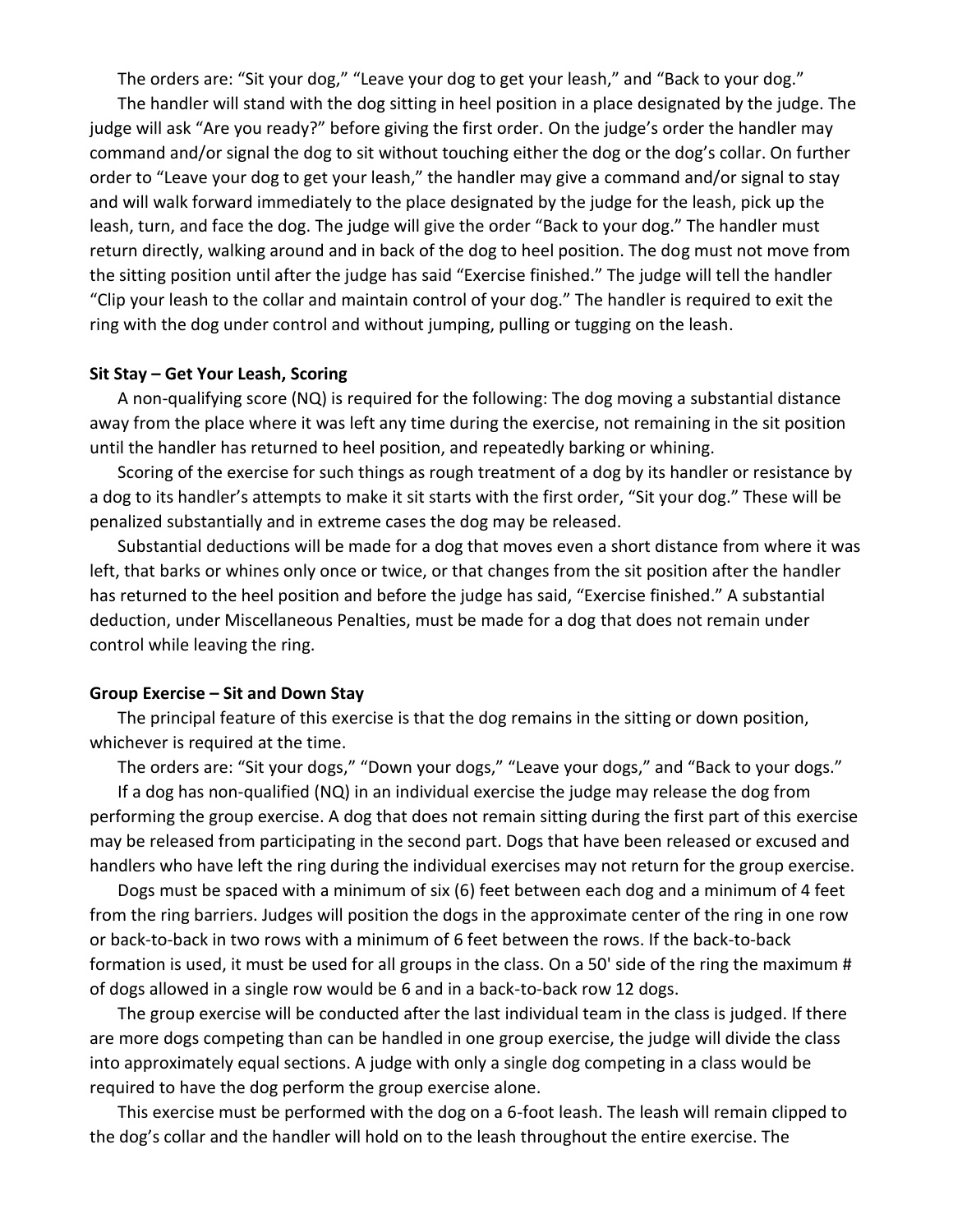armband will remain on the handler's left arm. The judge will ask "Are you ready?" before giving the first order. On the judge's order, the handlers will command and/or signal their dogs to sit without touching the dog or the dog's collar. On further order to "Leave your dogs," the handlers may give a command and/or signal to stay and will walk forward immediately to the end of the leash, without jerking or tightening the leash, turn, and face their dogs. The leash must remain loose with slack throughout the entire exercise.

After one minute from the time the judge ordered the handlers to leave their dogs, the judge will give the order "Back to your dogs." The handlers must return directly, walking around and in back of their own dog to heel position. The dogs must not move from the sitting position until after the judge has said "Exercise finished." This order will not be given until the handlers are back in heel position. The dogs must remain under control between this two-part exercise.

Before starting the Down Stay portion of this exercise, the judge will ask "Are you ready?" On the judge's order, the handlers will command and/or signal their dog to down without touching the dog or the dog's collar. On further order to "Leave your dogs," the handlers may give a command and/or signal to stay and will walk forward immediately to the end of the leash, without jerking or tightening the leash, turn, and face their dogs. The leash must remain loose with slack throughout the entire exercise.

After one minute from the time the judge ordered the handlers to leave their dogs, the judge will give the order, "Back to your dogs." The handlers must return directly, walking around and in back of their own dog to heel position. The dogs must not move from the down position until after the judge has said "Exercise finished." This order will not be given until the handlers are back in heel position. The judge will tell the exhibitors "Maintain control of your dogs." The handlers are required to exit the ring with their dogs under control and without jumping, pulling or tugging on the leash.

#### **Group Exercise – Sit and Down Stay, Scoring**

A nonqualifying score (NQ) is required for the following: The dog moving a substantial distance away from the place where it was left any time during the exercise, not remaining in the required position until the handler has returned to heel position, and repeatedly barking or whining.

Substantial deductions will be made for the following: A dog that must be repositioned by its handler if it is out of position enough to interfere with an adjacent dog (in extreme cases the dog may be released), that moves even a short distance from where it was left, that barks or whines only once or twice, or that changes position after the handler has returned to heel position and before the judge has said, "Exercise finished." A substantial deduction will be made for jerking or tightening of the leash before the judge has said "Exercise finished;" depending on the extent, the deduction may include a non-qualifying (NQ) score. A substantial deduction, under Miscellaneous Penalties, must be made for a dog that does not remain under control while leaving the ring.

Minor or substantial deductions, depending on the circumstances, will be made for touching the dog or its collar while getting the dog into the down position.

Scoring of the exercise for such things as rough treatment of a dog by its handler or resistance by a dog to its handler's attempts to make it sit or lie down starts with the first order, sit or down your dogs. These will be penalized substantially and in extreme cases the dog may be released.

The timing of each stay exercise begins on the judge's order, "Leave your dogs."

## **GRAD-NOVICE**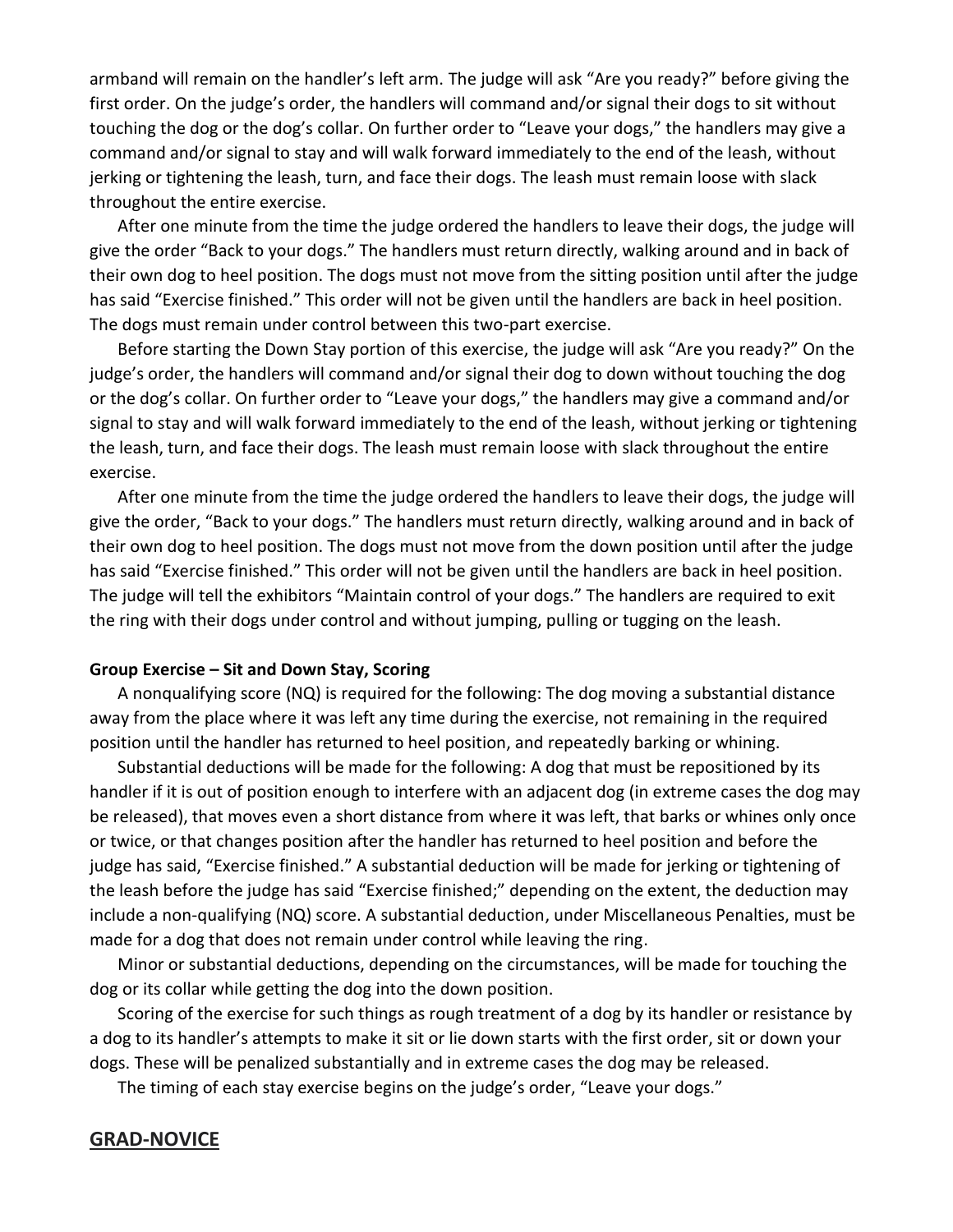This class is for dog and handler teams that have earned qualifying scores in Novice.

#### **Graduate Novice Exercises and Scoring**

| 1. Heel Free and Figure Eight                  | 40 points |
|------------------------------------------------|-----------|
| 2. Drop on Recall                              | 40 points |
| 3. Dumbbell Recall                             | 30 points |
| 4. Dumbbell Recall over High Jump              | 30 points |
| 5. Recall over Broad Jump                      | 30 points |
| 6. Stay - Get Your Leash (Sit, Down) 30 points |           |
| Maximum Total Score 200 points                 |           |

## **Heel Free and Figure Eight Performance and Scoring**

This exercise will be performed and scored in the same manner as the Novice Heel on Leash and Figure Eight exercise, except that the dog will be off leash.

The orders and scoring are the same as in Heel on Leash and Figure Eight.

#### **Drop on Recall**

The principal features of this exercise, in addition to those listed under the Novice Recall, are the dog's prompt response to the handler's command and/or signal to drop and the dog's remaining in the down position until again called or signaled to come. The dog will be judged on the promptness of its response to the command and/or signal to drop.

The orders are: "Leave your dog," "Call your dog," then give a clear signal to drop the dog, followed by "Call your dog" and "Finish."

The handler will stand with the dog sitting in the heel position in a place designated by the judge. The judge will ask, "Are you ready?" before giving the first order. On the judge's order, the handler may give a command and/or signal for the dog to stay in the sit position. The handler will walk forward to the other end of the ring, then turn, face the dog, and stand naturally. On the judge's order or signal, the handler will either command or signal the dog to come. The dog must come directly at a brisk trot or gallop. On the judge's arm or hand signal, the handler will give the command and/or signal to drop, and the dog must drop immediately to a complete down position. If the handler choses to give both, a command and signal to drop, they must be given simultaneously. The dog must remain down until the handler gives the command or signal to come when ordered by the judge. The dog completes the exercise as in the Novice Recall.

#### **Drop on Recall, Scoring**

A non-qualifying (NQ) score must be given to any dog that does not drop completely to the down position on a single command and/or signal or to a dog that does not remain down until called or signaled.

Minor or substantial deductions, up to a non-qualifying (NQ) score, shall be made for delayed or slow response to the handler's command and/or signal to drop and for slow response to either of the recalls. All applicable penalties listed under the Novice Recall shall apply.

## **Dumbbell Recall**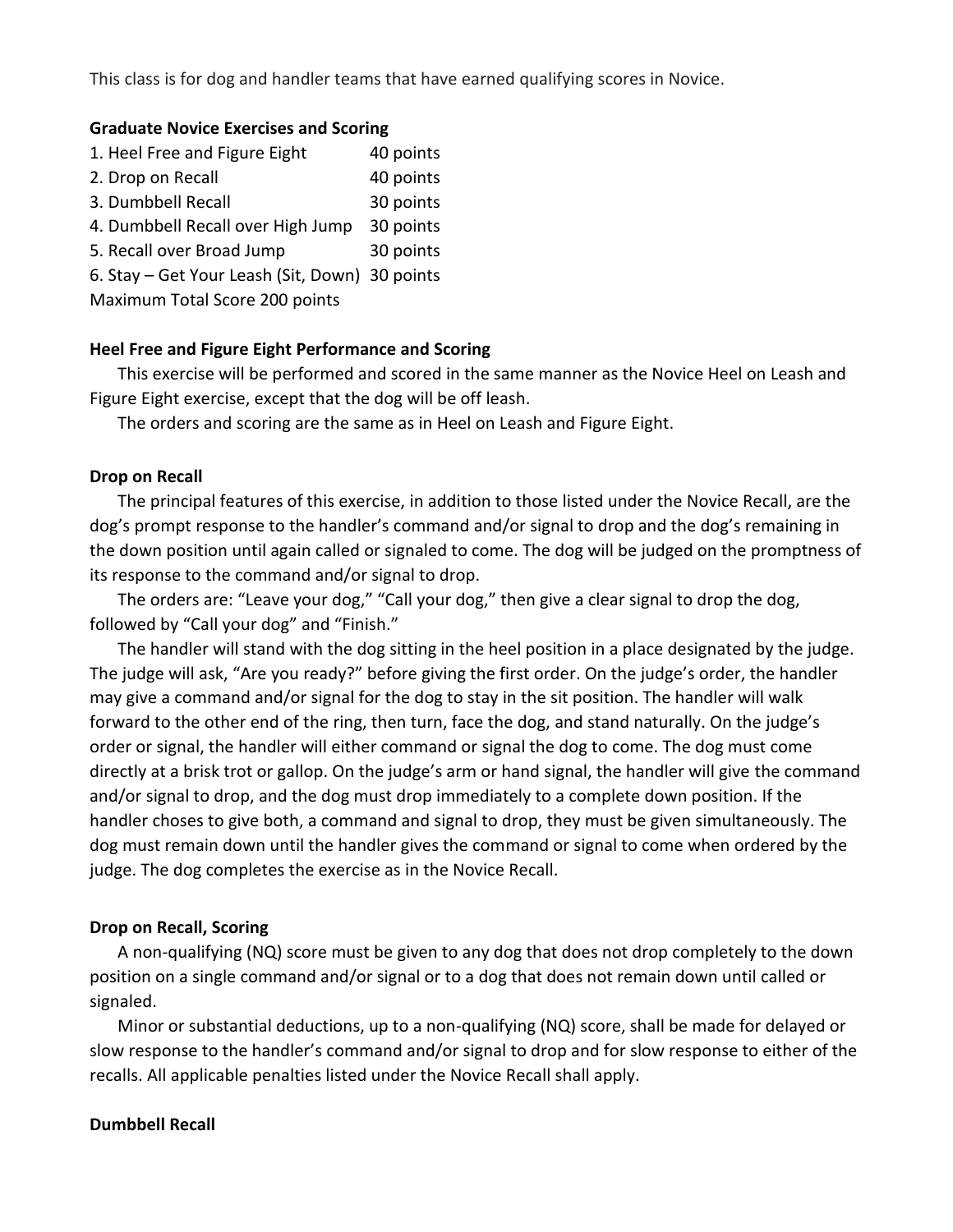The principal feature of this exercise is that the dog promptly takes the dumbbell from the handler and delivers it as in the Open Retrieve on Flat.

The orders are: "Give your dog the dumbbell," "Leave your dog," "Call your dog," "Take it" and "Finish."

The handler will stand with the dog sitting in the heel position in a place designated by the judge. The judge will ask, "Are you ready?" before giving the first order. On the judge's order, the handler will present the dumbbell and command or signal the dog to take it. The dog must promptly accept, take and hold the dumbbell. On the judge's order, the handler may give the command and/or signal to stay, walk forward to the other end of the ring, then turn, to face the dog and stand naturally. On the judge's order or signal, the handler will command or signal the dog to come. The dog must come directly at a brisk trot or gallop without unnecessary mouthing or playing with the dumbbell. On order from the judge to "Take it," the handler will give a command or signal and take the dumbbell. The finish will be performed as in the Novice Recall. All other applicable penalties listed under the Novice Recall and Open Retrieve on Flat will apply.

#### **Dumbbell Recall, Scoring**

A dog must receive a nonqualifying (NQ) score if it fails to take the dumbbell on the first command or signal or does not return with the dumbbell sufficiently close that the handler can easily take the dumbbell as described above.

Depending on the extent, minor or substantial deductions will be made for unnecessary mouthing or playing with the dumbbell, dropping it, and reluctance or refusal to release the dumbbell to the handler. All other applicable penalties listed under the Novice Recall and Open Retrieve on Flat will apply.

## **Dumbbell Recall over High Jump**

The principle feature of this exercise, in addition to those listed under the Dumbbell Recall, is that the dog return with the dumbbell over the jump. The orders are: "Give your dog the dumbbell," "Leave your dog," "Call your dog," "Take it" and "Finish."

This exercise will be performed and scored in the same manner as the Dumbbell Recall except that the dog must clear the high jump. The handler will stand with the dog sitting in the heel position at least eight (8) feet (or any reasonable distance beyond 8 feet) from the jump. The judge will ask, "Are you ready?" before giving the first order. On the judge's order, the handler may give a command and/or signal to stay, go around the jump to at least 8 feet beyond the other side of the jump, then turn, face the dog and stand naturally. (These 8-foot distances will be clearly marked.)

The height of the jump will be the same as it is for the Open Retrieve over High Jump exercise.

#### **Dumbbell Recall over High Jump, Scoring**

A dog that fails to jump the full height of the jump, that uses the jump for an aid in going over, or that returns over the jump without the dumbbell must receive a non-qualifying (NQ) score.

Depending on the circumstances, minor or substantial deductions will be made for a dog that touches the jump when going over it or for a dog that displays any hesitation in jumping. All applicable penalties listed under the Novice Recall, Dumbbell Recall and Retrieve on Flat will apply.

#### **Recall over Broad Jump**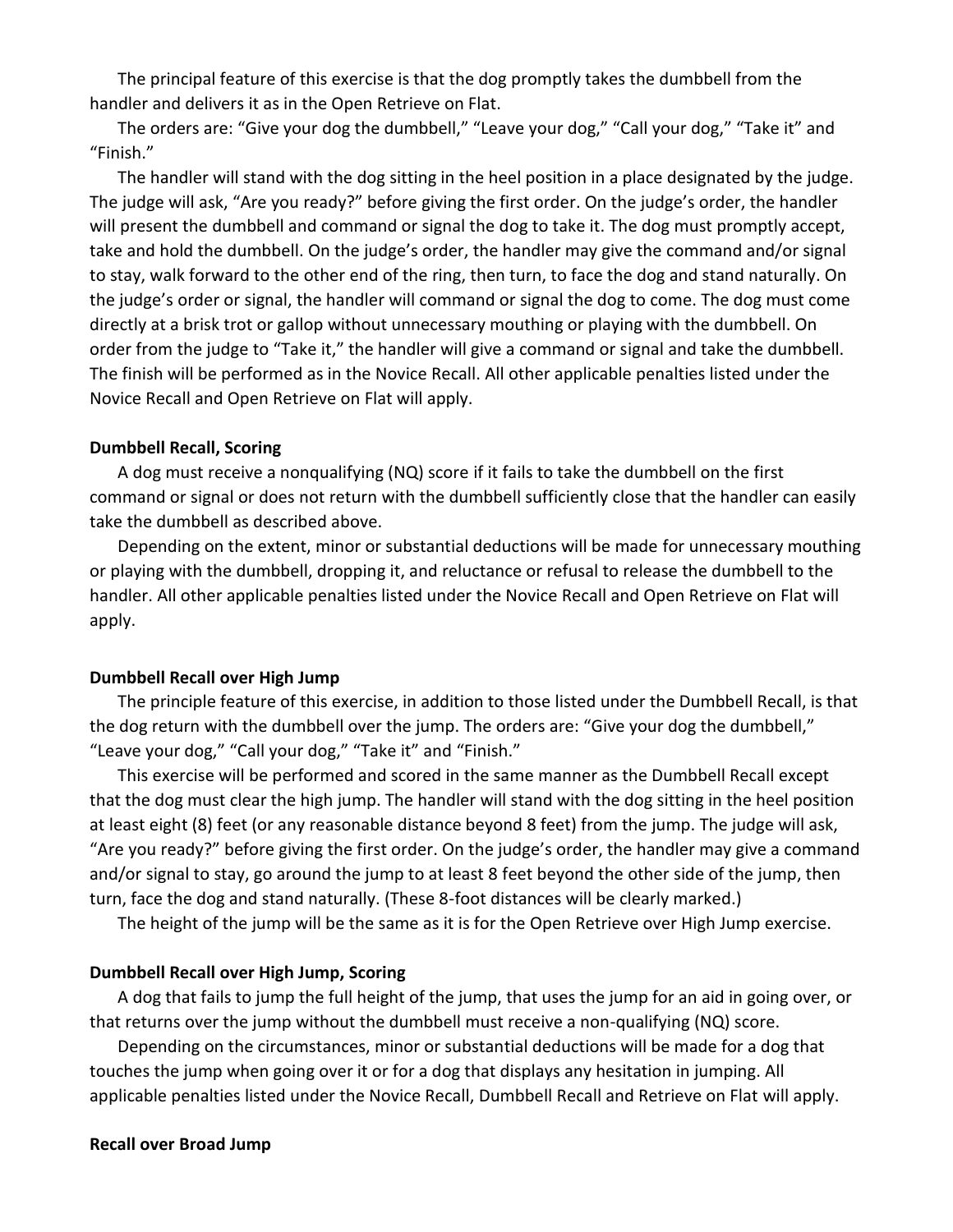The principal features of this exercise, in addition to those listed under the Novice Recall, is that the dog clear the jump.

The orders are: "Leave your dog," "Call your dog," and "Finish."

The handler will stand with the dog sitting in the heel position at least 8 feet from the jump, (or any reasonable distance beyond 8 feet) facing the lowest hurdle. The judge will ask, "Are you ready?" before giving the first order. On the judge's order the handler may give the command and/or signal to stay, go around the hurdle(s) to at least 8 feet beyond the last hurdle, then turn and face the dog. On the judge's order, the handler will give the command or signal to jump. The dog must clear the entire distance of the broad jump and return to the handler as in the Novice Recall.

The depth of the jump will be set to twice the height of the high jump setting for each dog.

## **Recall over Broad Jump, Scoring**

A dog that fails to clear the jump, or steps on or between the hurdles must receive a nonqualifying (NQ) score.

Depending on the circumstances, minor or substantial deductions will be made for a dog that touches the jump when going over it, or for a dog that displays any hesitation in jumping. All applicable penalties listed under the Novice Recall will apply

## **Stay – Get Your Leash Performance and Scoring**

This exercise will be performed and scored the same as the Open class Stay – Get Your Leash.

# **OPEN**

This Class is for dog and handler teams that have qualified in Grad-Novice.

## **Exercises and Scores**

| 1. Heel Free and Figure Eight                | 40 points |
|----------------------------------------------|-----------|
| 2. Command Discrimination (Stand, Down, Sit) | 30 points |
| 3. Drop on Recall                            | 30 points |
| 4. Retrieve on Flat                          | 20 points |
| 5. Retrieve over High Jump                   | 30 points |
| 6. Broad Jump                                | 20 points |
| 7. Stay – Get Your Leash (Sit, Down)         | 30 points |
| Maximum Total Score 200 points               |           |

# **Heel Free and Figure Eight, Performance and Scoring**

This exercise will be performed in the same manner as the Novice Heel on Leash and Figure Eight exercise except that the dog will be off leash. Orders and scoring are the same as in Heel on Leash and Figure Eight.

## **Command Discrimination**

The principal features of this exercise are the dog's correct response to the handler's commands and/ or signals and that the dog stays until the handler returns to heel position.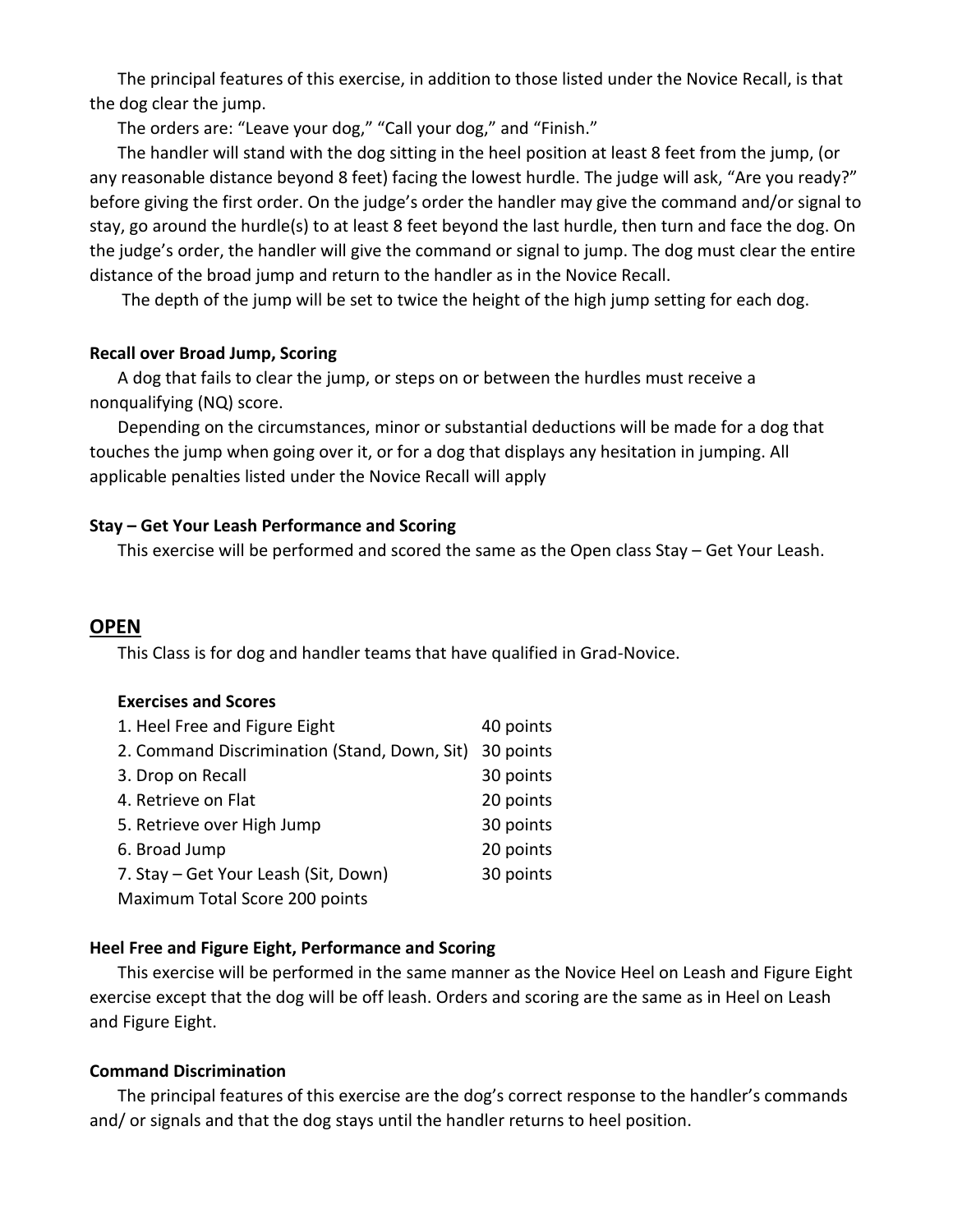The orders are: "Leave your dog" and "Back to your dog." The judge must use signals for directing the handler to command and/or signal the dog to change position except for the first position and that order is: "Stand your dog" or "Down your dog."

The handler will stand with the dog sitting in heel position in a place designated by the judge. The judge will ask "Are you ready?" before giving the first order to "Stand your dog" or "Down your dog." The handler will give a command and/or signal for the dog to change position. On further order to "Leave your dog," the handler may give a command and/or signal to stay and will immediately walk forward 15 feet, turn, and face the dog. On the judge's signal, the handler will give a command and/or signal for the dog to change to the second position. The judge will then order "Leave your dog." The handler may give a command and/or signal to stay and will immediately turn around and walk forward an additional 15 feet, turn, and face the dog. On the judge's signal, the handler will give a command and/or signal for the dog to change to the third position. The judge will then order "Back to your dog." The handler may give a command and/or signal to stay, and then must return directly, walking around and in back of the dog to heel position. The dog must stay in position without additional commands or signals until the handler has returned to heel position.

#### **Command Discrimination, Scoring**

A dog that fails to obey the handler's first command and/or signal for each position or that does not stay until the handler returns to heel position must receive a non-qualifying (NQ) score.

Substantial deductions will be made for a dog that changes position after the handler has returned to heel position and before the judge has said "Exercise finished."

Minor or substantial deductions, up to a NQ score, will be made for a dog that walks forward.

#### **Drop on Recall**

The principal features of this exercise, in addition to those listed under the Novice Recall, are the dog's prompt response to the handler's command or signal to drop and the dog's remaining in the down position until again called or signaled to come. The dog will be judged on the promptness of its response to the command or signal.

The orders are: "Leave your dog," "Call your dog," then give a clear signal to drop the dog, followed by "Call your dog" and "Finish."

The handler will stand with the dog sitting in the heel position in a place designated by the judge. The judge will ask "Are you ready?" before giving the first order. On the judge's order the handler may give a command and/or signal for the dog to stay in the sit position. The handler will walk forward to the other end of the ring, then turn, face the dog, and stand naturally. On the judge's order or signal, the handler will either command or signal the dog to come. The dog must come directly at a brisk trot or gallop. On the judge's arm or hand signal, the handler shall give the command **or** signal to drop, and the dog must drop immediately to a complete down position. The dog must remain down until the handler gives the command or signal to come when ordered by the judge. The dog completes the exercise as in the Novice Recall.

#### **Drop on Recall, Scoring**

A non-qualifying (NQ) score must be given to any dog that does not drop completely to the down position on a single command or signal or to a dog that does not remain down until called or signaled.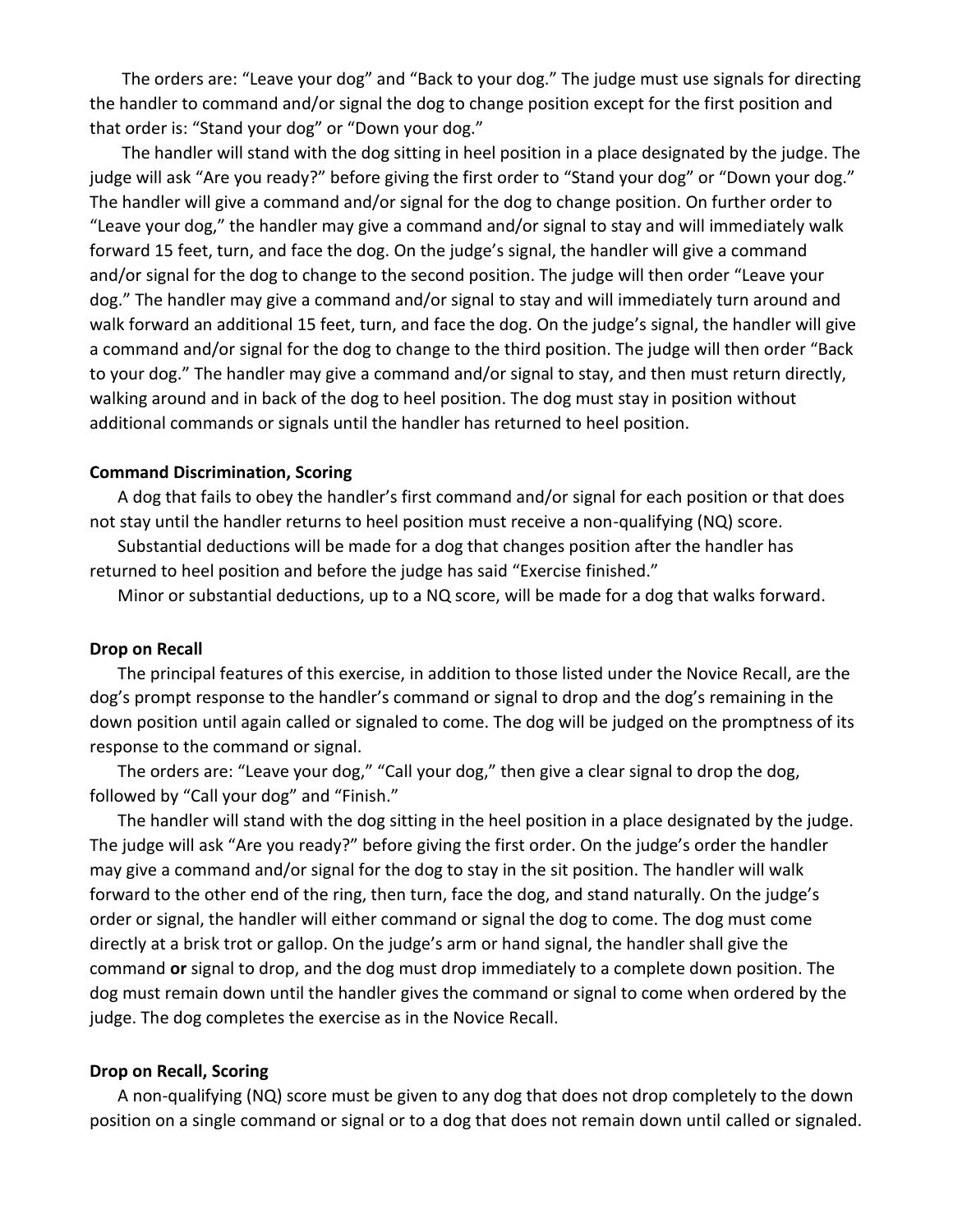Minor or substantial deductions, up to a non-qualifying (NQ) score, will be made for delayed or slow response to the handler's command or signal to drop and for slow response to either of the recalls. All applicable penalties listed under the Novice Recall shall apply.

#### **Retrieve on Flat**

The principal feature of this exercise is that the dog retrieves promptly.

The orders are: "Throw it," "Send your dog," "Take it," and "Finish."

The handler will stand with the dog sitting in the heel position in a place designated by the judge. The judge will ask "Are you ready?" before giving the first order. On the judge's order "Throw it," the handler may give the command and/or signal to stay. If the handler does use a signal, that signal may not be given with the hand that is holding the dumbbell. After the dumbbell is thrown at least 20 feet, the judge will order the handler to "Send your dog." The retrieve should be performed at a brisk trot or gallop. The dog will go directly to the dumbbell and retrieve it, returning directly to the handler as in the Novice Recall without unnecessary mouthing or playing. On the judge's order to "Take it," the handler will give command or signal and take the dumbbell. The finish will be performed as in the Novice Recall. The dumbbell, will be made of one or more solid pieces of wood or non-wooden material similar in size, shape and weight to a wooden dumbbell. Metal dumbbells are not permitted. Dumbbells will not be hollowed out. They may be unfinished, coated with a clear finish or may be any color. They may not have decorations or attachments but may bear an inconspicuous mark for identification. The size of the dumbbell will be proportionate to the size of the dog. The judge will require the dumbbell to be thrown again before the dog is sent if it is thrown less than 20 feet, too far to one side or too close to the ring's edge.

#### **Retrieve on Flat, Scoring**

A dog must receive a nonqualifying (NQ) score if it fails to go out on the first command or signal, goes to retrieve before the command or signal is given, fails to retrieve, or does not return with the dumbbell sufficiently close that the handler can easily take the dumbbell as described above.

Minor or substantial deductions will be made for a dog's slowness in going out, returning, or picking up the dumbbell, not going directly to the dumbbell, unnecessary mouthing or playing with the dumbbell, and reluctance or refusal to release the dumbbell to the handler.

Depending on the extent, minor or substantial deductions will be made for dropping the dumbbell. All other applicable penalties listed under the Novice Recall will apply.

#### **Retrieve Over High Jump**

The principal features of this exercise are that the dog go out over the jump, pick up the dumbbell and promptly return with it over the jump.

The orders are: "Throw it," "Send your dog," "Take it," and "Finish."

This exercise will be performed in the same manner as the Retrieve on Flat, except that the dog will clear the high jump both going and coming. The handler will stand with the dog sitting in heel position at least 8 feet (or any reasonable distance beyond 8 feet) from the jump and will remain in the same spot throughout the exercise. On the judge's order the handler will throw the dumbbell at least 8 feet beyond the jump. (These 8-foot distances will be clearly marked.)

Jump heights shall be set in multiples of 2 inches with no dog jumping less than 4 inches or more than 36 inches. A jump height is determined by the height of the dog at the withers. The actual height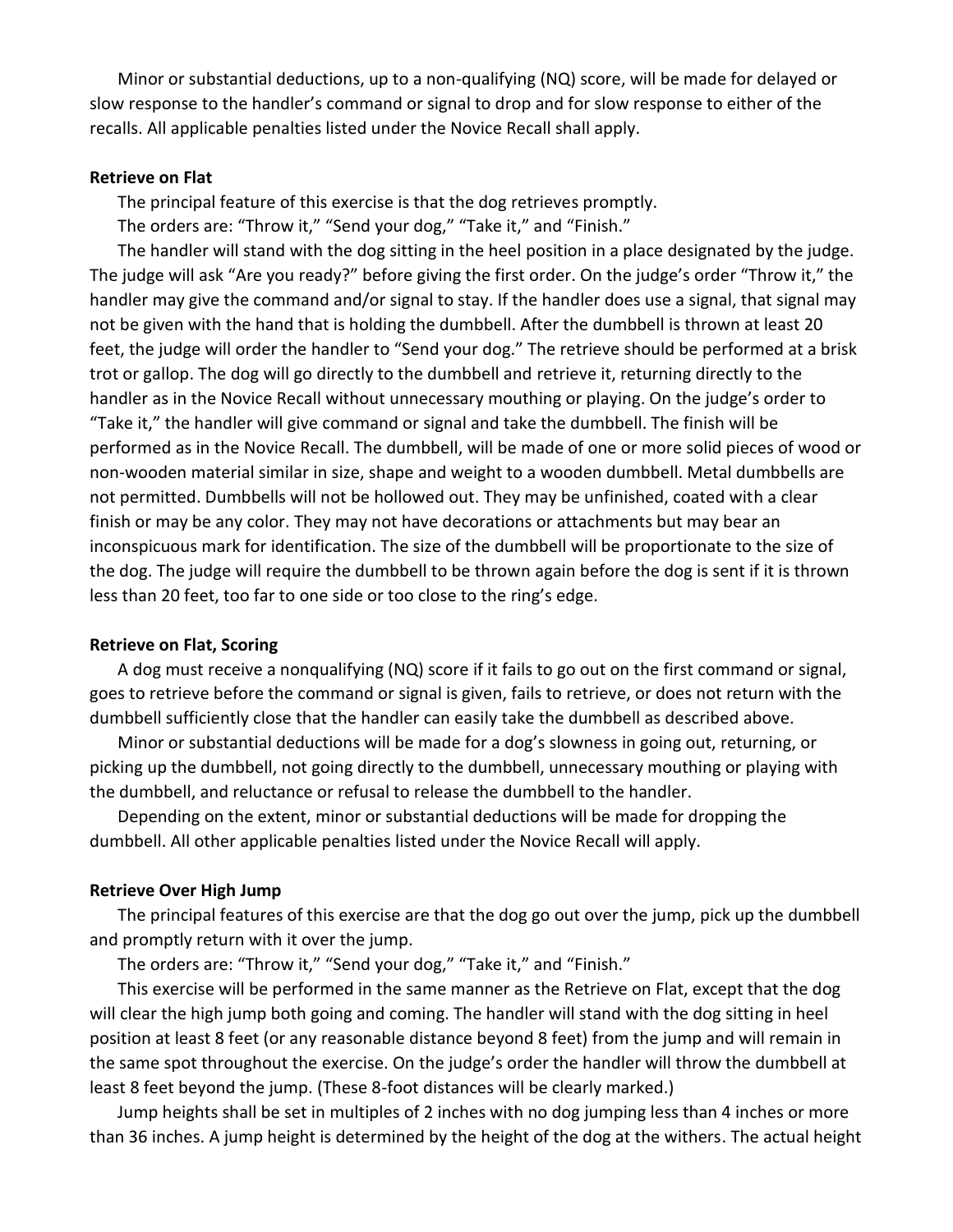of the dog shall be rounded to the nearest multiple of 2 inches to determine the jump height, with the exception of dogs eligible for the 4-inch jump height. Dogs eligible for the 4-inch jump height must be less than 7  $1/2$  inches at the withers.

(see table in Appendix B for standard jump heights

The jump height for approved breeds listed below shall be set to three-quarters the dog's actual height at the withers. This jump height shall also be rounded to a multiple of 2 inches. The minimum jump heights for approved breeds will be set in accordance with the table listed in Appendix B.

| Measured height of dog at withers | Minimum height to be jumped |
|-----------------------------------|-----------------------------|
| Less than 71/2"                   | 4"                          |
| 71/2" to 9"                       | 8"                          |
| Greater than 9" up to 11"         | 10"                         |
| Greater than 11" up to 13"        | 12"                         |
| Greater than 13" up to 15"        | 14"                         |
| Greater than 15" up to 17"        | 16"                         |
| Greater than 17" up to 19"        | 18"                         |
| Greater than 19" up to 21"        | 20"                         |
| Greater than 21" up to 23"        | 22"                         |
| Greater than 23" up to 25"        | 24"                         |
| Greater than 25" up to 27"        | 26"                         |
| Greater than 27" up to 29"        | 28"                         |
| Greater than 29" up to 31"        | 30"                         |
| Greater than 31" up to 33"        | 32"                         |
| Greater than 33" up to 35"        | 34"                         |
| Greater than 35" up to 37"        | 36"                         |
| Greater than 37"                  | 36"                         |

## **Standard Jump Height Table**

## **List of breeds approved for the three-quarter jump height**

AKITA BASSET HOUND BERGAMASCO BERNESE MOUNTAIN DOG BLACK RUSSIAN TERRIER BLOODHOUND **BOLOGNESE** BORZOI BULLDOG BULLMASTIFF CARDIGAN WELSH CORGI CAUCASIAN SHEPHERD DOG CHINESE SHAR-PEI CHOW CHOW

CLUMBER SPANIEL DACHSHUND DANDIE DINMONT TERRIER DOGO ARGENTINO DOGUE DE BORDEAUX ESTRELA MOUNTAIN DOG FRENCH BULLDOG GLEN OF IMAAL TERRIER GRAND BASSET GRIFFON VENDÉEN GREAT DANE GREAT PYRENEES GREATER SWISS MOUNTAIN DOG

IRISH WOLFHOUND KISHU KEN KOOIKERHONDJE KUVASZ LAGOTTO ROMAGNOLI LEONBERGER MASTIFF NEAPOLITAN MASTIFF NEWFOUNDLAND NORWICH TERRIER OTTERHOUND PEKINGESE PEMBROKE WELSH CORGI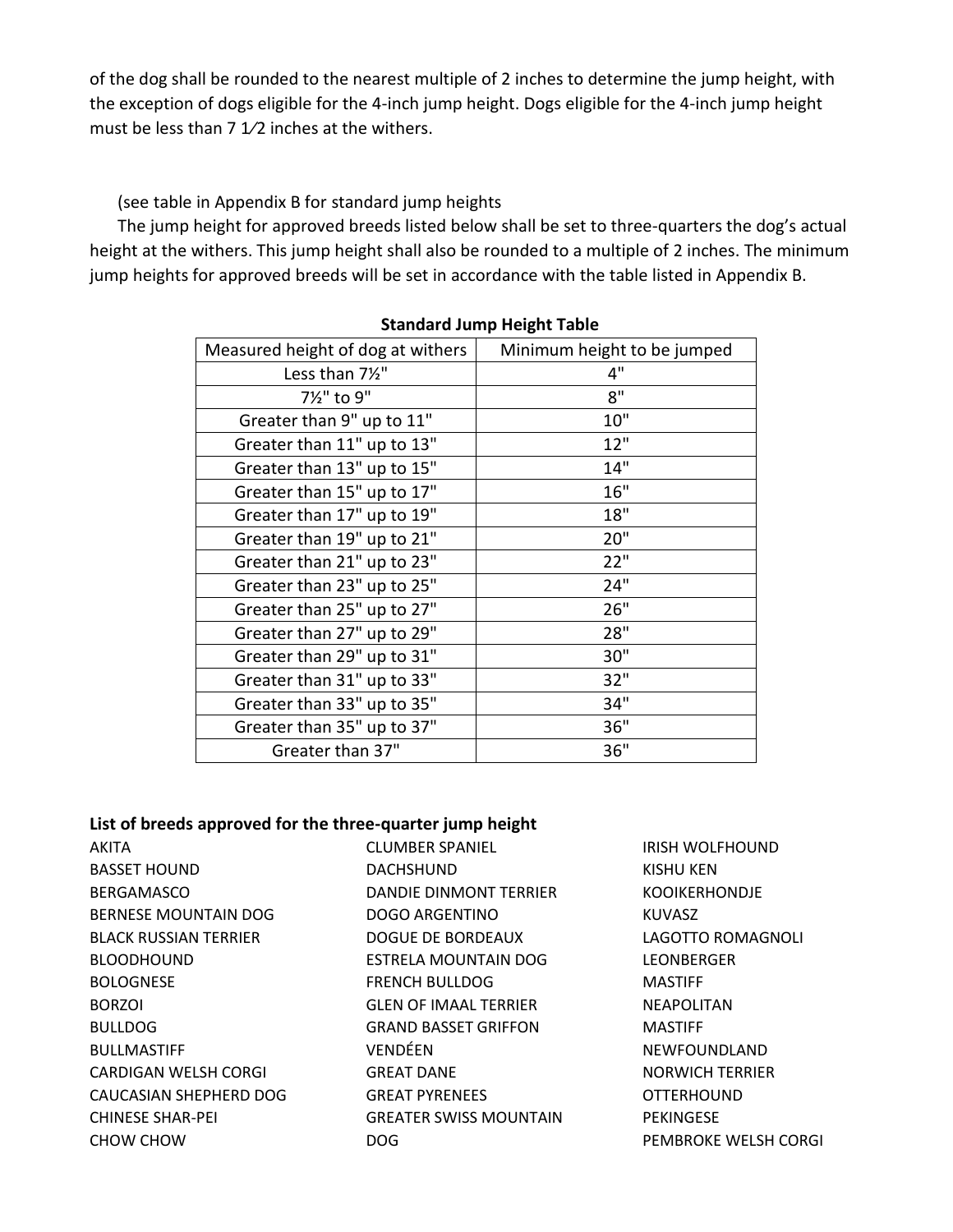PETIT BASSET GRIFFON VENDÉEN PORTUGUESE PODENGO PUG SAINT BERNARD

SCOTTISH TERRIER SEALYHAM TERRIER SHIH TZU SKYE TERRIER SUSSEX SPANIEL

SWEDISH VALLHUND THAI RIDGEBACK WEST HIGHLAND WHITE TERRIER

Handlers of these breeds may choose to have the dog jump higher than listed in the table. The stewards, based on the jump height listed, will pre-set the jumps.

| Measured height of dog at withers | Minimum height to be jumped |
|-----------------------------------|-----------------------------|
| Less than 10"                     | 4"                          |
| 10" to less than 121/2"           | 8"                          |
| 12½" to less than 15"             | 10"                         |
| 15" to less than 171/2"           | 12"                         |
| 17½" to less than 20"             | 14"                         |
| 20" to less than 23"              | 16"                         |
| 23" to less than 25%"             | 18"                         |
| 25%" to less than 28"             | 20"                         |
| 28" to less than 31"              | 22"                         |
| 31" to less than 331/2"           | 24"                         |
| 33½" to less than 36"             | 26"                         |
| 36" to less than 39"              | 28"                         |

## **Three-Quarter Jump Height Table**

## **Retrieve Over High Jump, Scoring**

A dog that fails to go over the full height of the jump in either direction, that uses the jump for any aid in going over, or that returns over the jump without the dumbbell must receive a nonqualifying (NQ) score.

Depending on the circumstances, minor or substantial deductions will be made for a dog that touches the jump when going over it or for a dog that displays any hesitation or reluctance in jumping. All other penalties listed under the Retrieve on Flat apply.

#### **Broad Jump**

The principal features of this exercise are that the dog stay where left until directed to jump, that the dog clear the jump on a single command or signal, and that the dog return to its handler after it has jumped.

The orders are: "Leave your dog," "Send your dog," and "Finish."

The handler will stand with the dog sitting in the heel position at least 8 feet from the jump facing the lowest side of the lowest hurdle. (This 8-foot distance will be marked.) The judge will ask "Are you ready?" before giving the first order. On the judge's order the handler may give the command and/or signal to stay and go to a position facing the right side of the jump. Handlers may stand anywhere between the lowest edge of the first hurdle and the highest edge of the last hurdle with their toes about two (2) feet from the jump. On the judge's order, the handler will give the command **or** signal to jump. While the dog is in midair, the handler will make a 90-degree pivot, but will remain in the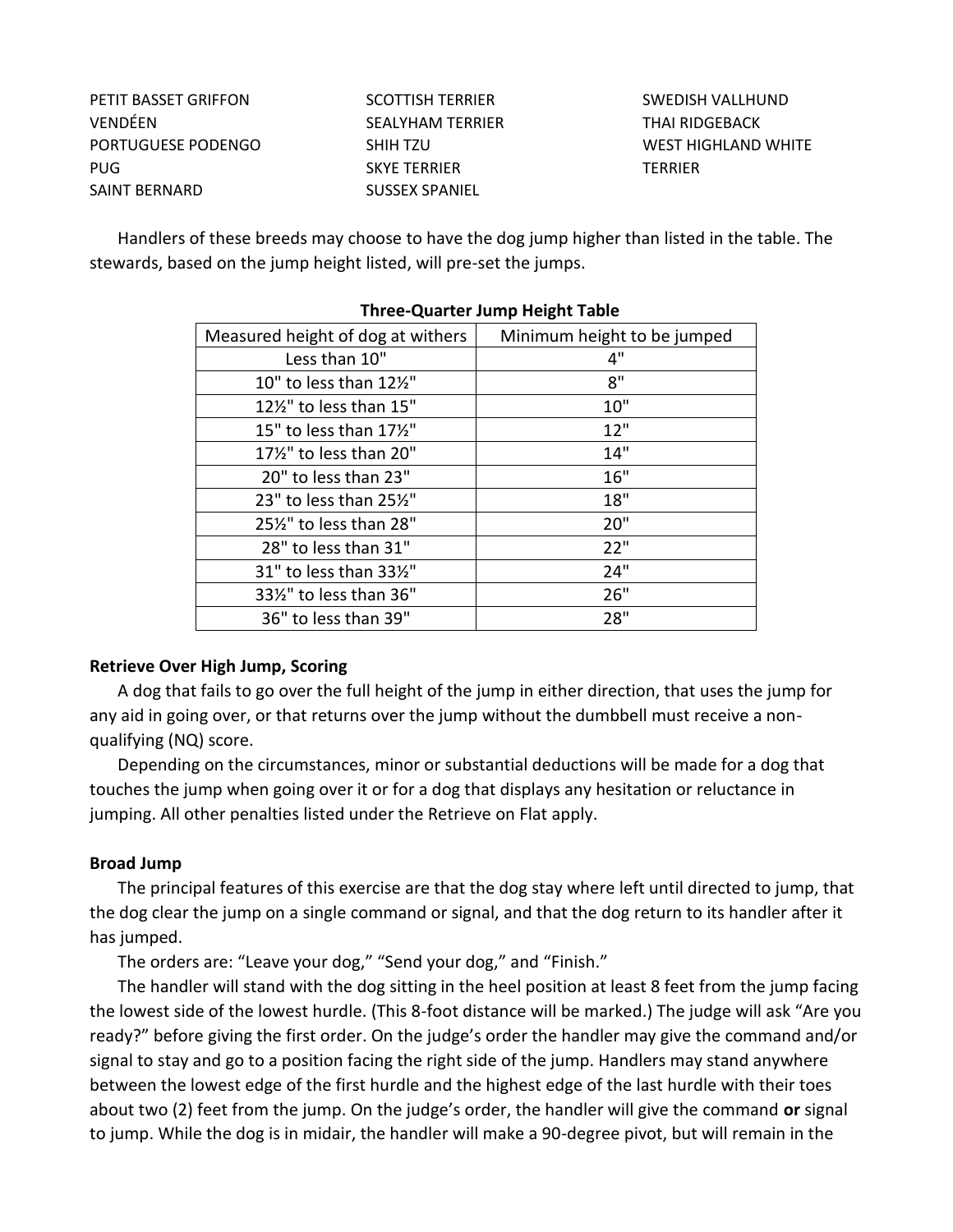same spot. The dog will clear the entire distance of the hurdles without touching them and, without further command or signal, immediately return to a sitting position in front of the handler, finishing as in the Novice Recall.

The broad jump will consist of four white telescoping hurdles set to cover a distance twice the height of the high jump setting for each dog. Use the following chart to determine number of evenly spaced boards to use.

8 inches - 1 board 16 to 24 inches - 2 boards 28 to 44 inches - 3 boards 48 to 72 inches - 4 boards

#### **Broad Jump, Scoring**

A dog that fails to stay until directed to jump, refuses the jump on the first command or signal, or steps on or between the hurdles must receive a non-qualifying (NQ) score.

Depending on the circumstances, minor or substantial deductions will be made for a dog that does not return directly to the handler, that displays any hesitation or reluctance in jumping, or that touches the jump. All applicable penalties listed under the Novice Recall shall apply.

#### **Stay – Get Your Leash**

The principal feature of this exercise is that the dog remains in the sitting or down position, whichever is required at the time.

The orders are: "Sit your dog," "Down your dog," "Leave your dog," "Leave your dog to get your leash" and "Back to your dog."

The judge will ask "Are you ready?" before giving the first order. On the judge's order the handler will command and/or signal the dog to sit or down without touching the dog or the dog's collar. On further order to "Leave your dog," the handler may give a command and/or signal to stay and will walk forward immediately to a place designated by the judge, turn, and face the dog. After one minute from the time the judge ordered the handler to leave the dog, the judge will give the order "Back to your dog." The handler must return directly, walking around and in back of the dog to heel position. The dog must not move from the required position until after the judge has said "Exercise finished."

Before starting the second part of this exercise the judge will ask "Are you ready?" On the judge's order, the handler will command and/ or signal the dog to sit or down without touching either the dog or the dog's collar. On further order to "Leave your dog to get your leash," the handler may give a command and/or signal to stay and will walk forward directly to the place outside the gate entrance designated by the judge for the leash. The handler will pick up the leash, re-enter the ring, stop at the gate entrance facing the dog, and wait for the judge's order "Back to your dog." The handler must return directly, walking around and in back of the dog to heel position. The dog must not move from the required position until after the judge has said "Exercise finished." The judge will tell the handler "Attach your leash to the collar and maintain control of your dog." The handler is required to exit the ring with the dog under control and without jumping, pulling or tugging on the leash.

#### **Stay – Get Your Leash, Scoring**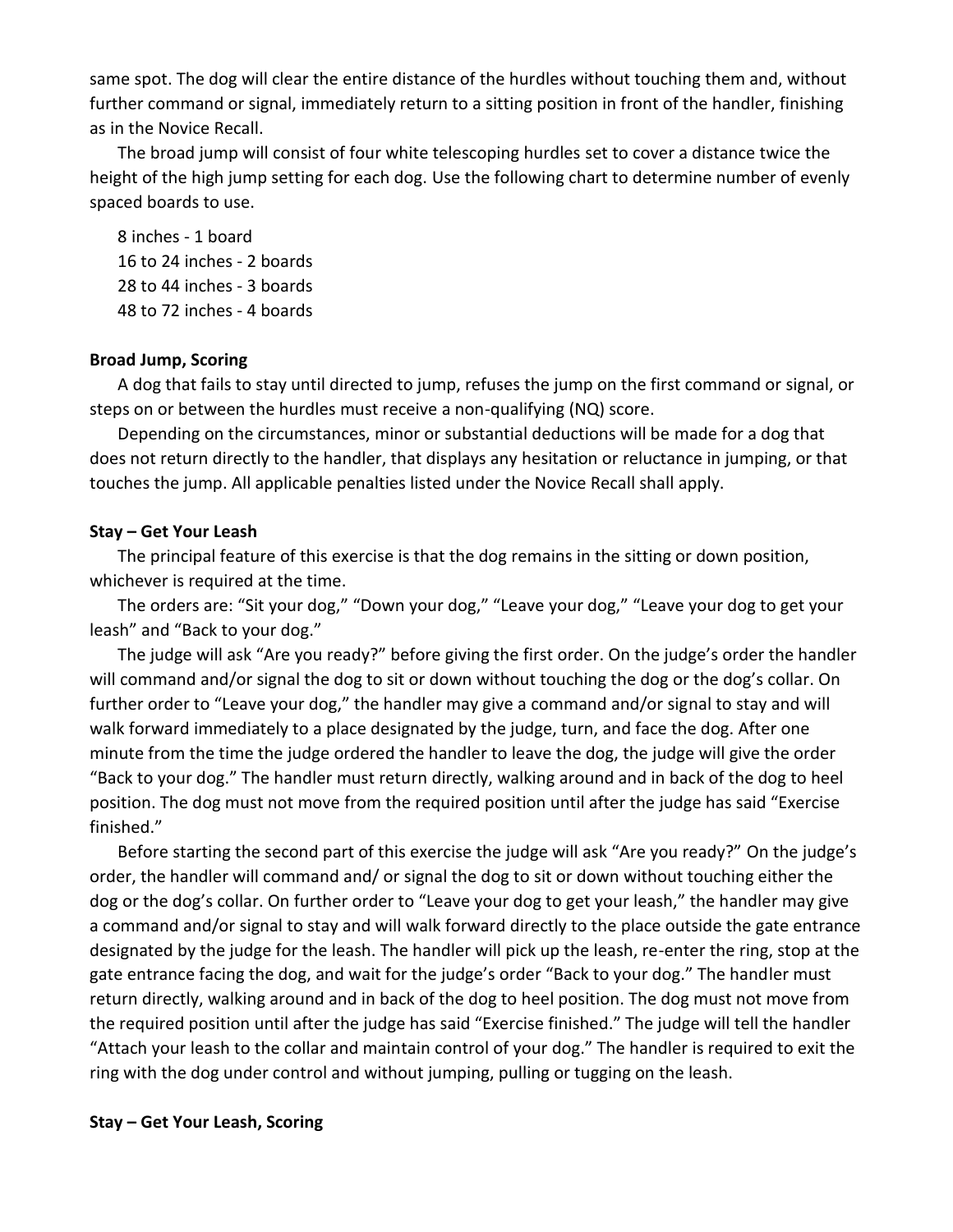A non-qualifying score (NQ) is required for the following: The dog moving a substantial distance away from the place where it was left any time during either part of the exercise, not remaining in the required position until the handler has returned to heel position, and repeatedly barking or whining. Scoring of the exercise for such things as rough treatment of a dog by its handler or resistance by a dog to sit or down starts with the first order, "Sit (or Down) your dog." These will be penalized substantially and in extreme cases the dog may be released.

Substantial deductions will be made for a dog that moves even a short distance from where it was left, that barks or whines only once or twice, or that changes from the required position after the handler has returned to heel position and before the judge has said, "Exercise finished."

A substantial deduction, under Miscellaneous Penalties, must be made for a dog that does not remain under control while leaving the ring.

## **GRAD-OPEN**

This class is for dog and handler teams that have qualified in Open and are training for Utility.

#### **Graduate Open Exercises and Scoring**

| 1. Signal Exercise             | 40 points |
|--------------------------------|-----------|
| 2. Scent Discrimination        | 30 points |
| 3. Go Out                      | 30 points |
| 4. Directed Jumping            | 40 points |
| 5. Moving Stand & Examination  | 30 points |
| 6. Directed Retrieve           | 30 points |
| Maximum Total Score 200 points |           |

#### **Signal Exercise**

The principal features of this exercise are the ability of dog and handler to work as a team while heeling and the dog's correct response to the commands and/or signals to stand, stay, down, sit and come.

The orders are the same as in the Novice Heel on Leash, except for the judge's order to "Stand your dog." This order will only be given when the dog and handler are walking at a normal pace and will be followed by the order to "Leave your dog." The judge must use signals for directing the handler to command and/or signal the dog to down, sit, come (in that sequence) and to finish.

Heeling will be done as in the Heel Free, except that handlers may use signals only and must not speak to their dogs at any time during this portion of the exercise. While the dog is heeling at one end of the ring, the judge will order the handler to "Stand your dog." On further order to "Leave your dog," the handler will command and/or signal the dog to stay, go at least 10 feet from the dog, then turn and face the dog. On the judge's signal, the handler will give a command and/or signal to down, sit, come and finish as in the Novice Recall.

#### **Signal Exercise, Scoring**

A dog that fails to obey the handler's first command and/or signal to stand, stay, down, sit or come must receive a non-qualifying (NQ) score.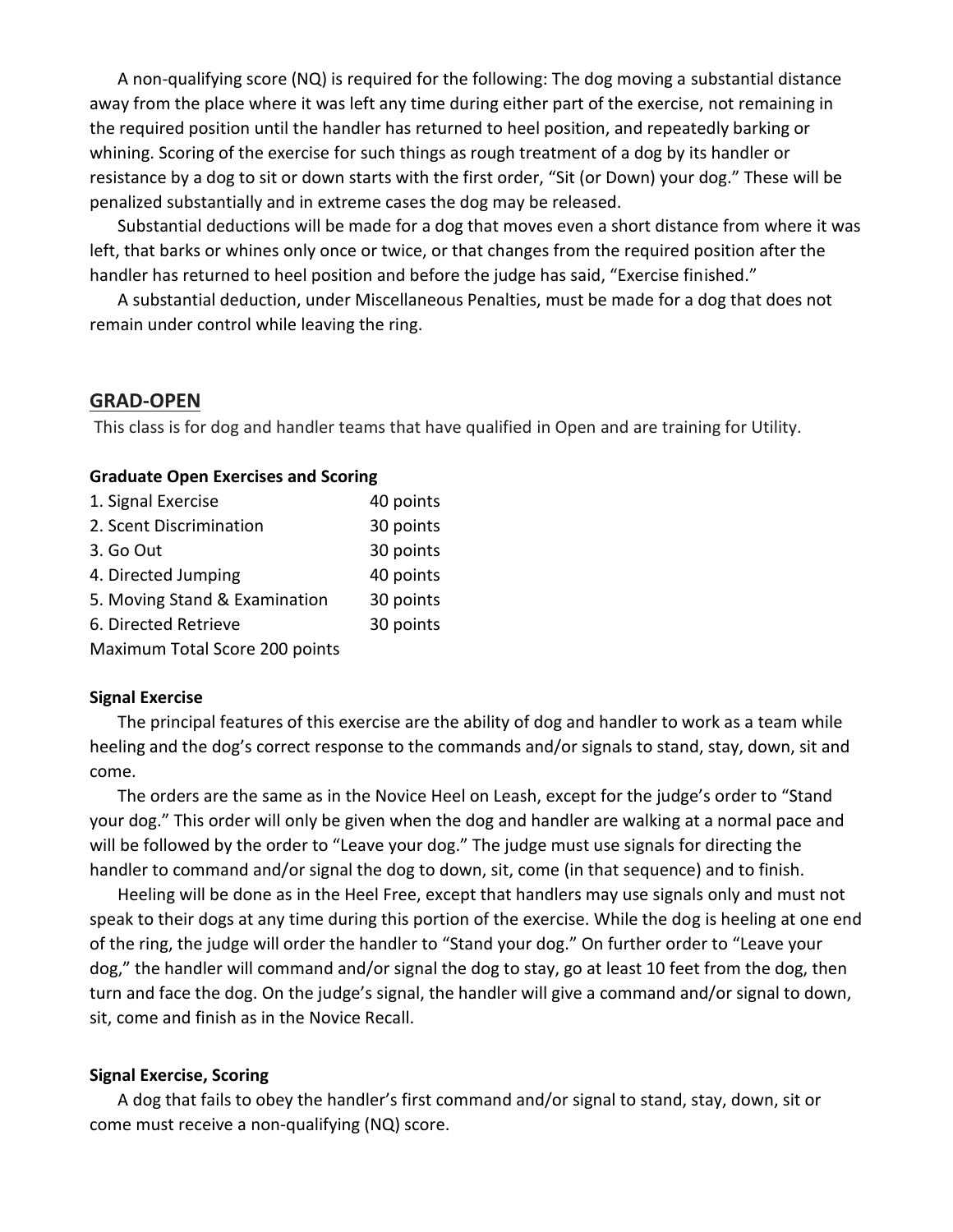Depending on the circumstances, minor or substantial deductions will be made for a dog that walks forward on the stand, down or sit portions of the exercise. The deduction could be up to an NQ. All applicable penalties listed under the Heel on Leash and the Novice Recall (after the dog has been given the command and/or signal to come) exercises will apply.

#### **Scent Discrimination Performance and Scoring**

This exercise will be performed and scored the same as in the Utility Scent Discrimination except that the handler will present four articles, consisting of 2 sets only. It is the handler's discretion as to which type of article is retrieved. The dog and handler will remain facing the articles and only one article will be retrieved.

#### **Go Out**

The principal features of this exercise are that the dog go away from the handler to the opposite end of the ring and stop as directed.

The orders are: "Send your dog" and "Back to your dog."

The handler will stand with the dog sitting in the heel position facing the unobstructed end of the ring in the approximate center at any distance from about 20 feet beyond the jumps up to midway between the jumps. The judge will ask, "Are you ready?" before giving the first order. On the judge's order the handler will command and/or signal the dog to go forward at a brisk trot or gallop to a point about 20 feet past the jumps in the approximate center of the ring. When the dog reaches this point, the handler will give a command to sit. The dog must stop and sit with its attention on the handler, but it need not sit squarely. On the judge's order the handler will return to the heel position by walking around and in back of their dog.

#### **Go Out, Scoring**

A dog will receive a non-qualifying (NQ) score if it: anticipates the handler's command and/or signal to go out; fails to leave the handler; does not go out between the jumps; does not stop and remain at least 10 feet past the jumps without an additional command.

Substantial deductions will be made for a dog that changes position after sitting or moves even a short distance after stopping.

Minor or substantial deductions will be made for a dog that does not stop on command, that does not stop in the approximate center of the ring about 20 feet past the jumps, that does not sit, that receives an additional command to sit after the dog has stopped, or that anticipates the handler's command to sit.

Depending on the extent, minor or substantial deductions will be made for slowness in going out.

#### **Directed Jumping**

The principal features of this exercise are that the dog stay where left, jump as directed, and return to the handler as in the Novice Recall.

The orders are: "Leave your dog," "Bar" or "High," and "Finish."

The handler will stand with the dog sitting in the heel position at the unobstructed end and in the center of the ring. The judge will ask, "Are you ready?" before giving the first order. On the judge's order, the handler may give a command and/or signal to the dog to stay then walk forward to the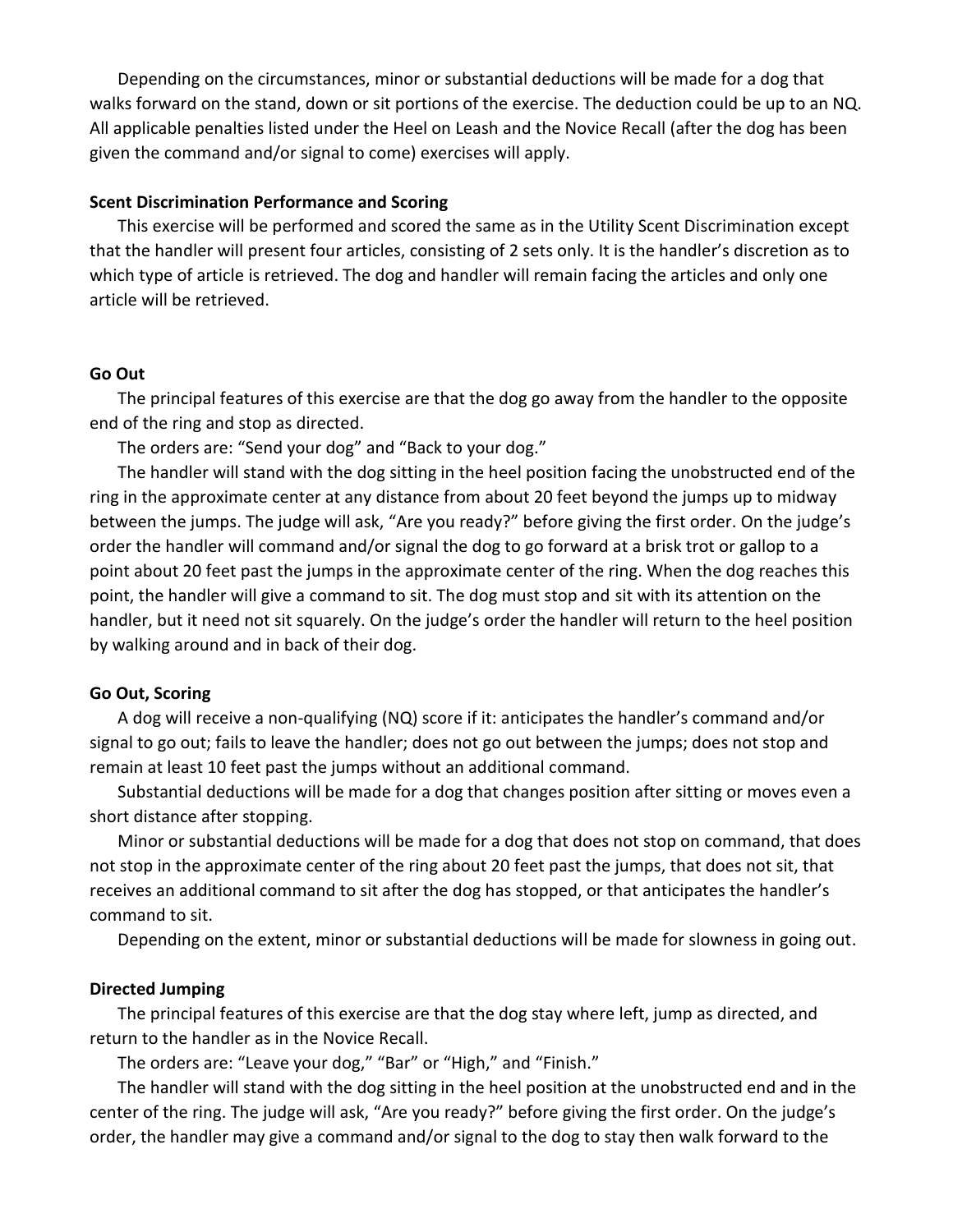other end of the ring, turn to face the dog and stand with the arms and hands hanging naturally. The judge will order either "Bar" or "High" for the jump, and the handler will command and/or signal the dog to return to the handler over that designated jump. While the dog is in midair, the handler may turn to face the dog as it returns. The dog will sit in front of the handler, and, on order from the judge, finish as in the Novice Recall. The dog will be sent over only one jump.

## **Directed Jumping, Scoring**

A dog will receive a nonqualifying (NQ) score if it is given an additional command and/or signal to stay, if it moves from the place it was left or anticipates the handler's command and/or signal to jump; fails to jump; returns over the wrong jump; knocks the bar off the uprights; or uses the top of any jump for aid in going over.

Depending on the extent, minor or substantial deductions will be made for touching the jump, or for any hesitation in jumping.

All applicable penalties of the Novice Recall exercise will apply.

## **Moving Stand and Examination Performance and Scoring**

This exercise will be performed and scored the same as in the Utility Moving Stand and Examination except that the handler may pause/hesitate when giving the command and/or signal to stand.

## **Directed Retrieve Performance and Scoring**

This exercise will be performed and scored the same as in the Utility Directed Retrieve except that a center glove is not used.

# **UTILITY**

This class is for dog and handler teams that have qualified in Grad-Open.

## **Utility Exercises and Scores**

| 1. Signal Exercise                 | 40 points |
|------------------------------------|-----------|
| 2. Scent Discrimination Article #1 | 30 points |
| 3. Scent Discrimination Article #2 | 30 points |
| 4. Directed Retrieve               | 30 points |
| 5. Moving Stand and Examination    | 30 points |
| 6. Directed Jumping                | 40 points |
| Maximum Total Score 200 points     |           |

## **Signal Exercise**

The principal features of this exercise are the ability of dog and handler to work as a team while heeling and the dog's correct response to the signals to stand, stay, down, sit and come.

The handler will stand with the dog sitting in the heel position in a place designated by the judge. Orders are the same as in the Novice Heel on Leash, except for the judge's order to "Stand your dog." This order will only be given when the dog and handler are walking at a normal pace and will be followed by the order to "Leave your dog." The judge must use signals for directing the handler to signal the dog to down, sit, come (in that sequence) and to finish.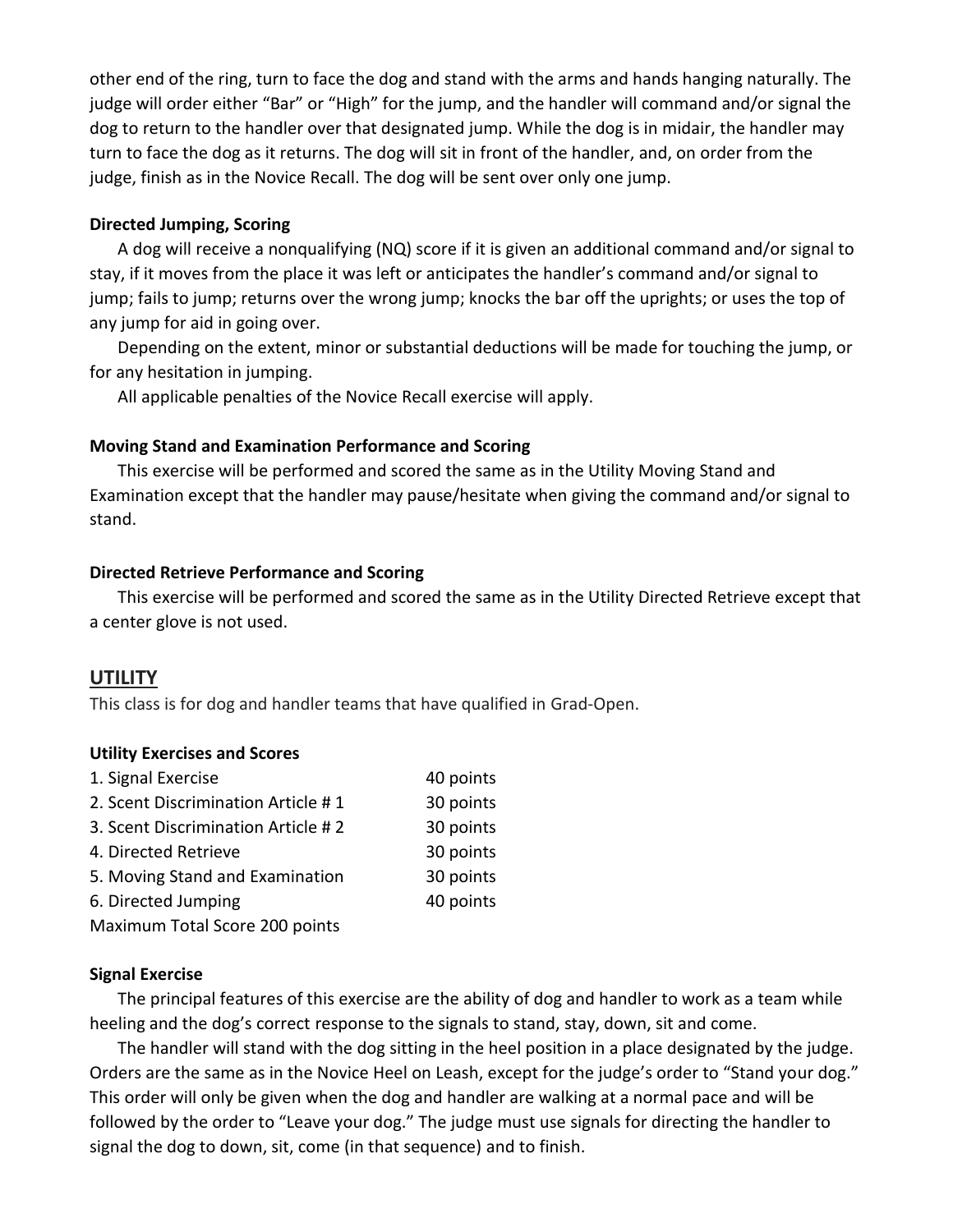Heeling will be done as in the Heel Free, except that handlers may use signals only and must not speak to their dogs at any time during this exercise. While the dog is heeling at one end of the ring, the judge will order the handler to "Stand your dog." On further order to "Leave your dog," the handler will signal the dog to stay, go to the other end of the ring, then turn and face the dog. On the judge's signal, the handler will give the signals to down, sit, come and finish as in the Novice Recall.

#### **Signal Exercise, Scoring**

A dog that fails to obey the handler's first signal to stand, stay, down, sit or come, or that receives a verbal command from the handler to do any of these parts of the exercise, must receive a nonqualifying (NQ) score.

A substantial deduction will be made for any audible command during the heeling or finish portions of the exercise.

Depending on the circumstances, minor or substantial deductions will be made for a dog that walks forward on the stand, down or sit portions of the exercise. The deduction could be up to a nonqualifying (NQ) score. All applicable penalties listed under the Heel on Leash and the Novice Recall (after the dog has been signaled to come) exercises will apply.

#### **Scent Discrimination**

The principal features of these exercises are the selection of the handler's article from among the other articles by scent alone and the prompt delivery of the correct article to the handler. In each of these two exercises, the dog must select and retrieve an article that has been handled by its handler. The dog must make this selection based on scent alone.

The orders are: "Take an article," "The taking of the article from the handler," "Send your dog," "Take it," and "Finish."

The articles will be provided by the handler and will consist of two (2) sets only. The handler will choose which 2 sets are to be used, metal, leather or wood. Each set of articles will be comprised of five identical objects, which may be items of everyday use. The size of the articles will be proportionate to the size of the dog. The metal set must be made entirely of rigid metal. The leather set must be made of leather. The wood set must be made of one or more solid pieces of wood. The articles may be unfinished, stained or dyed and must be designed so that only a minimum amount of fastening material is visible. The articles in each set will be legibly numbered with a different number and must be approved by the judge.

The handler will present all ten articles to the judge, who will make a written note of the numbers of the two articles they have selected. These articles will be placed on a table or chair within the ring until the handler picks each up separately when ordered by the judge. The judge or steward will handle each of the remaining eight articles while randomly arranging them on the floor or ground about 6 inches apart. The closest article should be about 20 feet from the handler and dog. The judge must make sure that the articles are visible to both dog and handler and that they are far enough apart so that there will be no confusion of scent among articles. Handlers may choose to watch the articles being placed or face away. After the articles have been placed the handler will face away from the articles with the dog sitting in heel position.

The judge will ask, "Are you ready?" before giving the first order. On the judge's order, "Take an article"; the scoring of the exercise will begin. The handler may give a command and/or signal to the dog to stay in the sit position, then take an article and return to heel position. The handler may use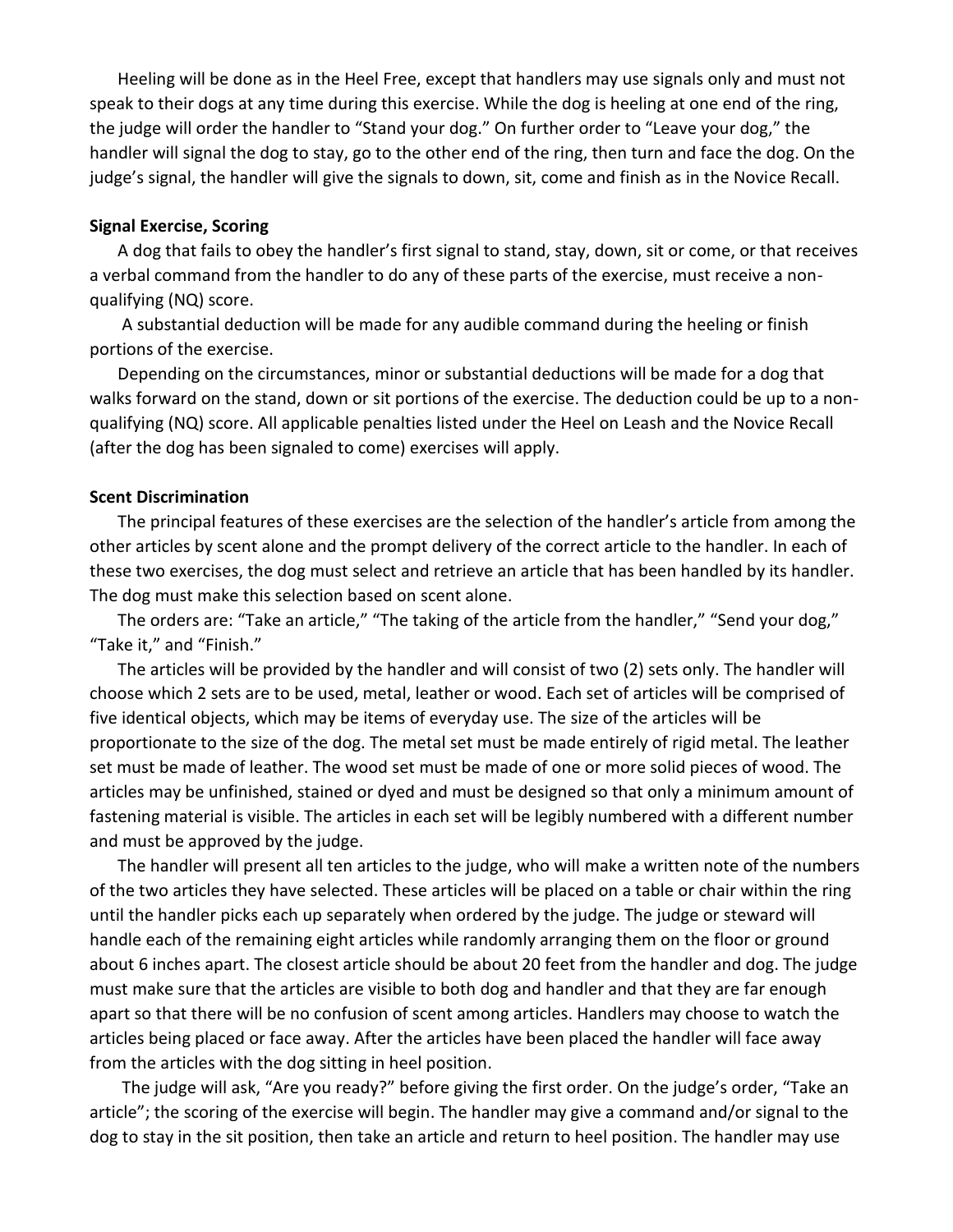either article first, but must hand it to the judge immediately when ordered. The judge will make certain handlers scent each article with their hands only.

Once the handler has returned to heel position with the article, the handler may talk to but not pet their dog. As the handler is scenting the article the judge will ask, "What method will you be using to send your dog?" The handler should respond with either "After a sit" or "Send directly." At this time, the handler may inform the judge the procedure will be the same for both articles. If not informed, the judge will ask the question again for the next article.

The judge's taking of the article will be considered to be the second order. On the judge's order, the handler will place the article on the judge's book or worksheet. Without touching that article, the judge or steward will place it among the others. Once the judge takes the article from the handler, the handler is not permitted to talk to the dog.

On order from the judge to "Send your dog," the handler has the option as to how the dog is sent. The handler may give the command or signal to heel and will turn in place; either right or left, to face the articles. The handler will come to a halt with the dog sitting in the heel position. The handler will then give the command or signal to retrieve. Or the handler may do a right about-turn, simultaneously giving the command or signal to retrieve. In this case, the dog should not assume a sitting position but must go directly to the articles. Handlers may give their scent by extending the palm of one hand in front of the dog's nose or gently touching the dog's nose, but the arm and hand must be returned to a natural position before they turn and face the articles. The dog should go directly to the articles at a brisk trot or gallop. It may take any reasonable time to select the correct article but must work continuously. After picking up the correct article, the dog will complete the exercise as in the Retrieve on Flat. This procedure will be followed for both articles. If a dog retrieves the wrong first article, that article and the correct one must be removed. They will be placed on the table or chair, and the next exercise will be done with one less article.

#### **Scent Discrimination, Scoring**

A dog that retrieves a wrong article or that does not complete the retrieve of the right article must receive a non-qualifying (NQ) score. If the "After a sit" method is used, anticipating the command or signal to retrieve must receive a non-qualifying (NQ) score. If the "Send directly" method is used, any additional command or signal to retrieve must receive a non-qualifying (NQ) score.

Depending on the circumstances, minor or substantial deductions will be made for a dog that is given an additional command and/or signal to stay, once the handler leaves the dog to take an article, that changes position while the handler is taking or scenting the article, or moves from the place where it was left. Similar deductions will be made for a handler petting the dog while scenting the article, for any roughness in giving their scent to the dog, not returning their arm and hand to a natural position after giving the scent and before turning, excessive motions when turning toward the articles, or for not turning in place or for talking to the dog after the judge has taken the article.

Minor or substantial deductions will be made for a dog that is slow, that does not go directly to the articles, that does not work continuously, or that picks up the wrong article, even if it is immediately put down again. There should be no penalty for a dog that takes a reasonably long time examining the articles, provided it is working continuously. All applicable penalties listed under the Heel Free, Novice Recall and the Retrieve on Flat will apply.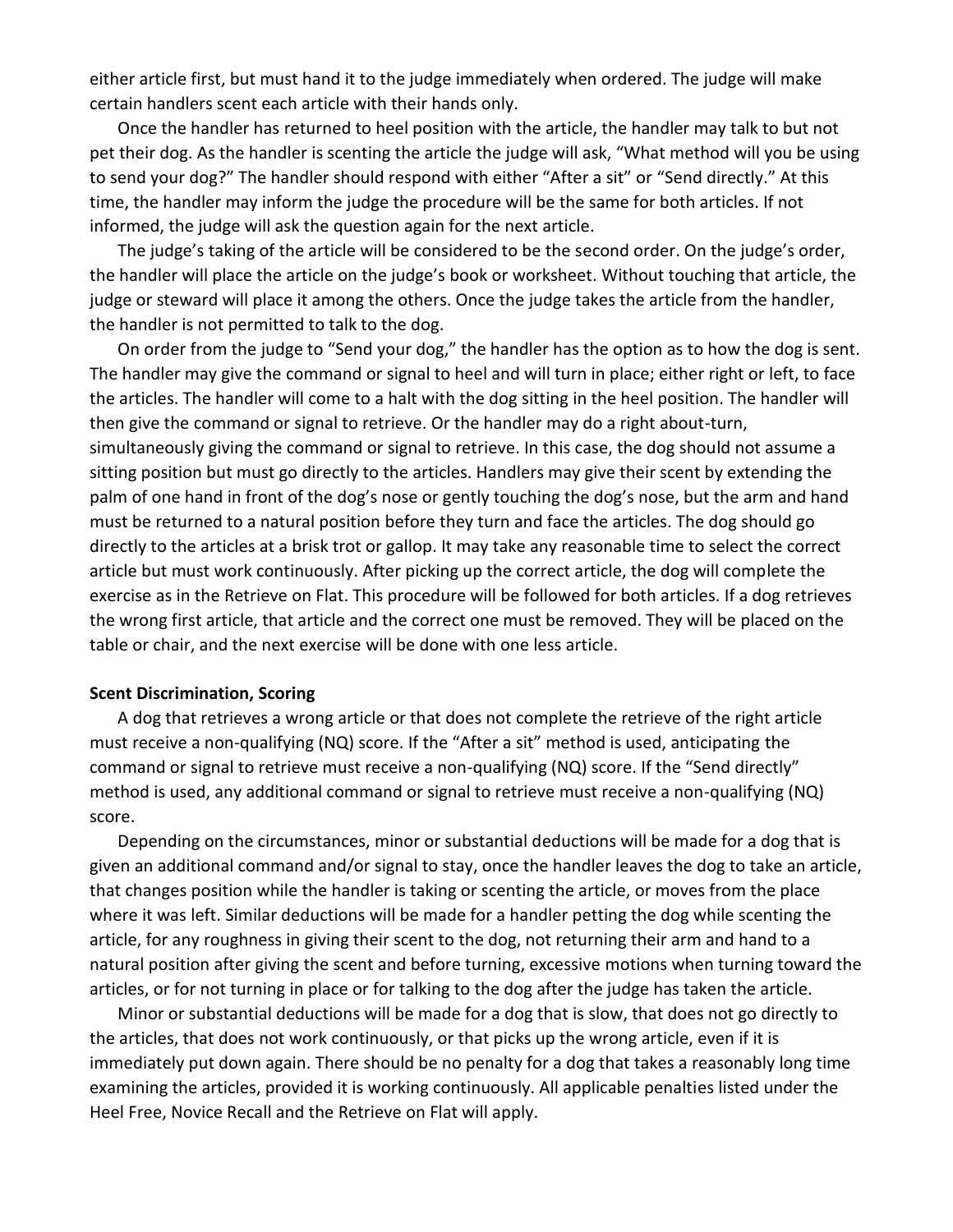#### **Directed Retrieve**

The principal features of this exercise are that the dog stay until directed to retrieve and that it completes the retrieve of the designated glove.

The orders are: "One," "Two," or "Three," "Take it," and "Finish."

In this exercise the handler will provide three gloves that are predominately white. They must be open and must be approved by the judge. Handlers will stand with their backs to the unobstructed end of the ring midway between and in line with the jumps. The dog will be sitting in heel position. The judge or steward will drop the gloves across the end of the ring while the handler and dog are facing the opposite direction. One glove is dropped about three (3) feet in from each corner, and the remaining glove is dropped in the center, about three (3) feet from the end of the ring.

The gloves will be designated "One," "Two," or "Three," reading from left to right when the handler is facing the gloves. The judge will ask, "Are you ready?" before giving the first order.

When the judge designates the glove by number, the handler will turn in place to face the glove, halting with the dog sitting in heel position. The handler may not touch the dog or reposition it. The handler will give the dog the direction to the designated glove with a single motion of the left hand and arm along the right side of the dog. Either simultaneously with or immediately following giving the direction, the handler must give a verbal retrieve command. The dog must then go directly to the glove, completing the exercise as in the Retrieve on Flat.

Handlers may bend their bodies and knees as far as necessary to give the direction to the dogs but must then stand up in a natural position with their arms and hands hanging naturally at their sides.

#### **Directed Retrieve, Scoring**

A non-qualifying (NQ) score is required for any commands or signals to position the dog after the handler turns to face the glove, for a handler failing to give a verbal command to retrieve, for a dog that retrieves a wrong glove or that does not complete the retrieve of the designated glove.

Depending on the extent, a substantial deduction up to and including a non-qualifying (NQ) score will be made for a handler who does not turn in place, does not face the designated glove, does not give the verbal command to retrieve simultaneously or immediately after giving the direction to retrieve, or for a dog that does not go directly to the designated glove. All applicable penalties listed under the Heel Free, Novice Recall and the Retrieve on Flat will apply.

#### **Moving Stand and Examination**

The principal features of the exercise are that the dog heel, stand and stay as the handler moves away; accept the examination without shyness or resentment; and return to the handler on command.

The orders are: "Forward," "Stand your dog," and "Call your dog to heel."

The handler will stand with the dog sitting in heel position in a place designated by the judge. The judge will ask, "Are you ready?" before giving the first order. On the judge's order the handler may command or signal the dog to heel. After the handler has proceeded about 10 feet, the judge will order "Stand your dog." Without pausing, the handler will command and/or signal the dog to stand and continue forward about 10 to 12 feet. The handler will then turn either to the right or left to face the dog, which must stand and stay in position. The judge will approach the dog from the front to examine it. The exam will consist of the judge gently using both hands in a single smooth motion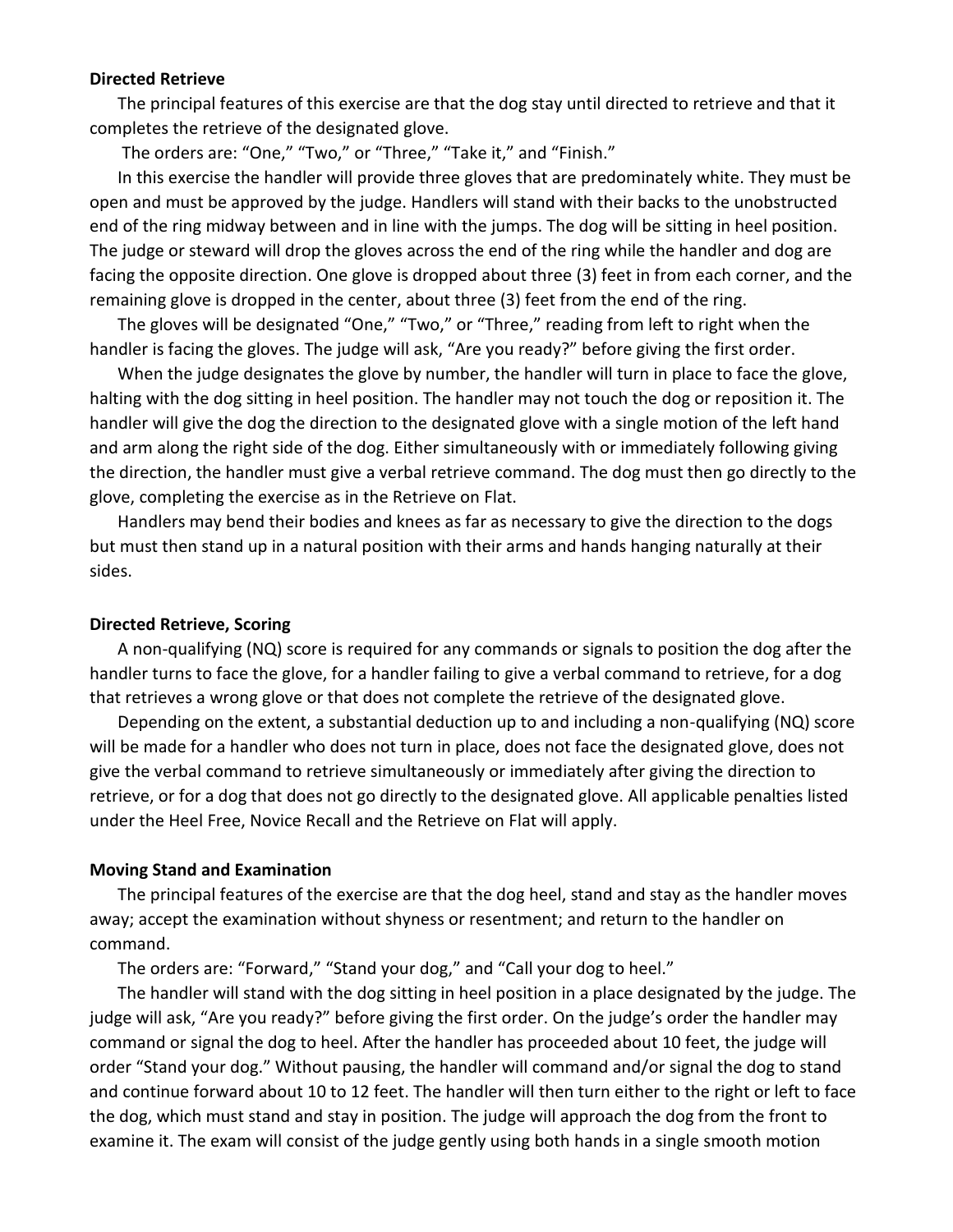beginning at the sides of the dog's neck, proceeding along the body and ending at the dog's croup. On the judge's order, the handler will command and/or signal the dog to return to the heel position. The dog should return to heel position in a brisk manner.

#### **Moving Stand and Examination, Scoring**

A nonqualifying (NQ) score is required for a dog that does any of the following: displays fear or resentment; moves from the place where it was left; sits or lies down before it is called; growls or snaps; repeatedly whines or barks; fails to heel, stand, stay, or accept the judge's examination; or fails to return to the handler.

Depending on the circumstances, minor or substantial deductions will be made for a dog that moves its feet repeatedly while remaining in place or for a dog that returns to the handler as defined in the Novice Recall but not to heel position.

Depending on the extent of hesitation, minor or substantial deductions will be made for the handler who hesitates or pauses while giving the stand command and/or signal. All appropriate penalties of the Novice Heel Free, Stand for Examination and Recall exercises will apply.

#### **Directed Jumping**

The principal features of this exercise are that the dog goes away from the handler to the opposite end of the ring, stop, jump as directed, and return as in the Novice Recall.

The orders are: "Send your dog," "Bar," "High" and "Finish."

The jumps will be placed midway in the ring at right angles to the longest sides of the ring 18 to 20 feet apart. The judge must see that the jumps are set at the required height for each dog, as described in the Retrieve over High Jump.

The handler will stand in the approximate center of the ring with the dog sitting in heel position, about 20 feet from the jumps and midway between them. The judge will ask "Are you ready?" before giving the first order. On the judge's order the handler will command and/or signal the dog to go forward at a brisk trot or gallop to a point about 20 feet past the jumps in the approximate center of the unobstructed end of the ring. When the dog reaches this point, the handler will give a command to sit. The dog must stop and sit with its attention on the handler, but it need not sit squarely.

The judge will order either "Bar" or "High" for the first jump, and the handler will command and/or signal the dog to return to the handler over the designated jump. While the dog is in midair, the handler may turn to face the dog as it returns. The dog will sit in front of the handler and, on order from the judge, finish as in the Novice Recall. After the dog has returned to heel position, the judge will say, "Exercise finished." When the dog is set up for the second half of this exercise, the judge will ask, "Are you ready?" before giving the order for the second part of the exercise. The same procedure will be followed for the second jump.

It is optional which jump the judge first indicates, but both jumps must be included. The judge must not designate the jump until the dog has reached the far end of the ring.

#### **Directed Jumping, Scoring**

A dog will receive a nonqualifying (NQ) score if it: anticipates the handler's command and/or signal to go out; fails to leave the handler; does not go out between the jumps; does not stop and remain at least 10 feet past the jumps without an additional command; anticipates the handler's